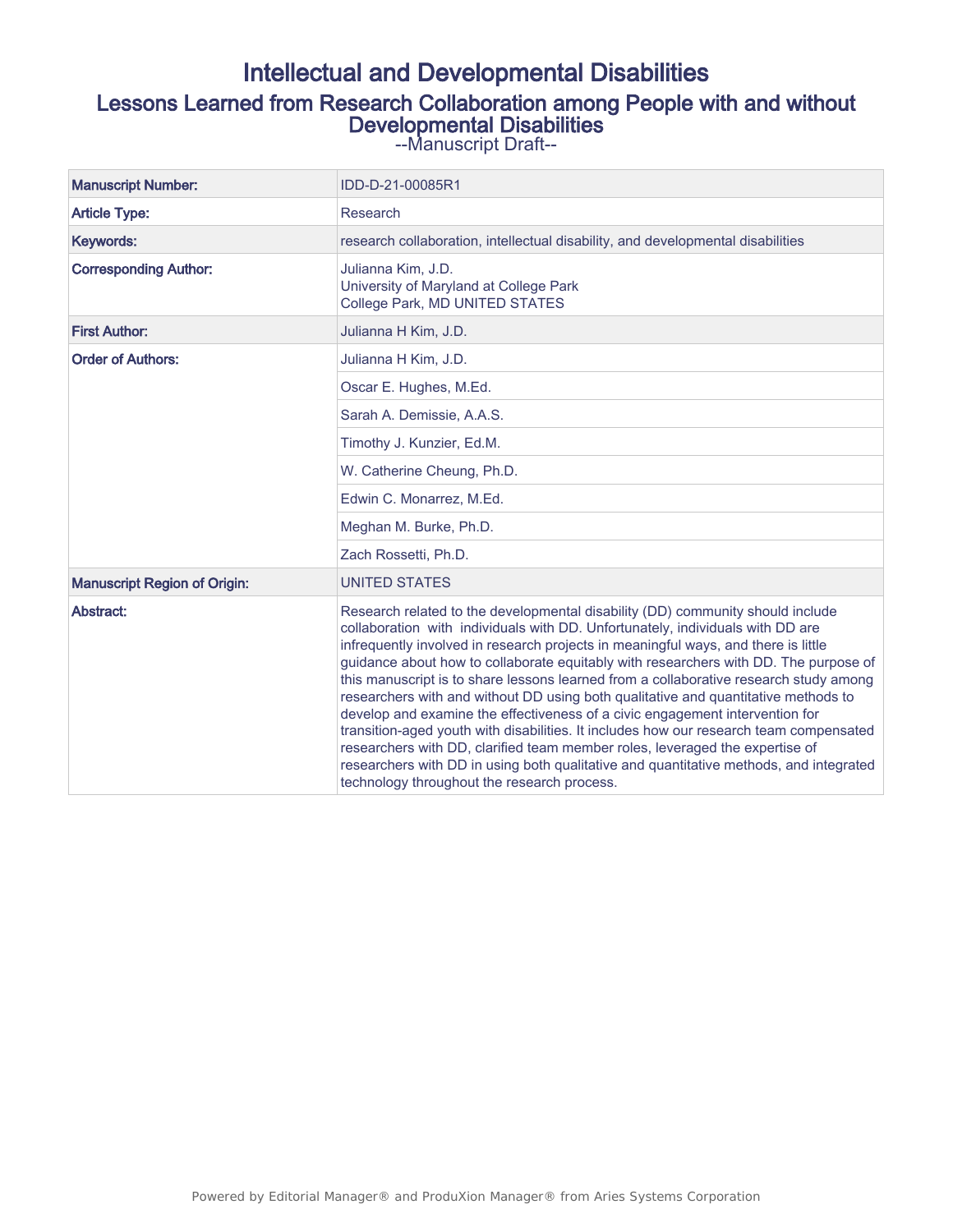### LESSONS LEARNED FROM RESEARCH COLLABORATION 1

**Lessons Learned from Research Collaboration among** 

**People with and without Developmental Disabilities**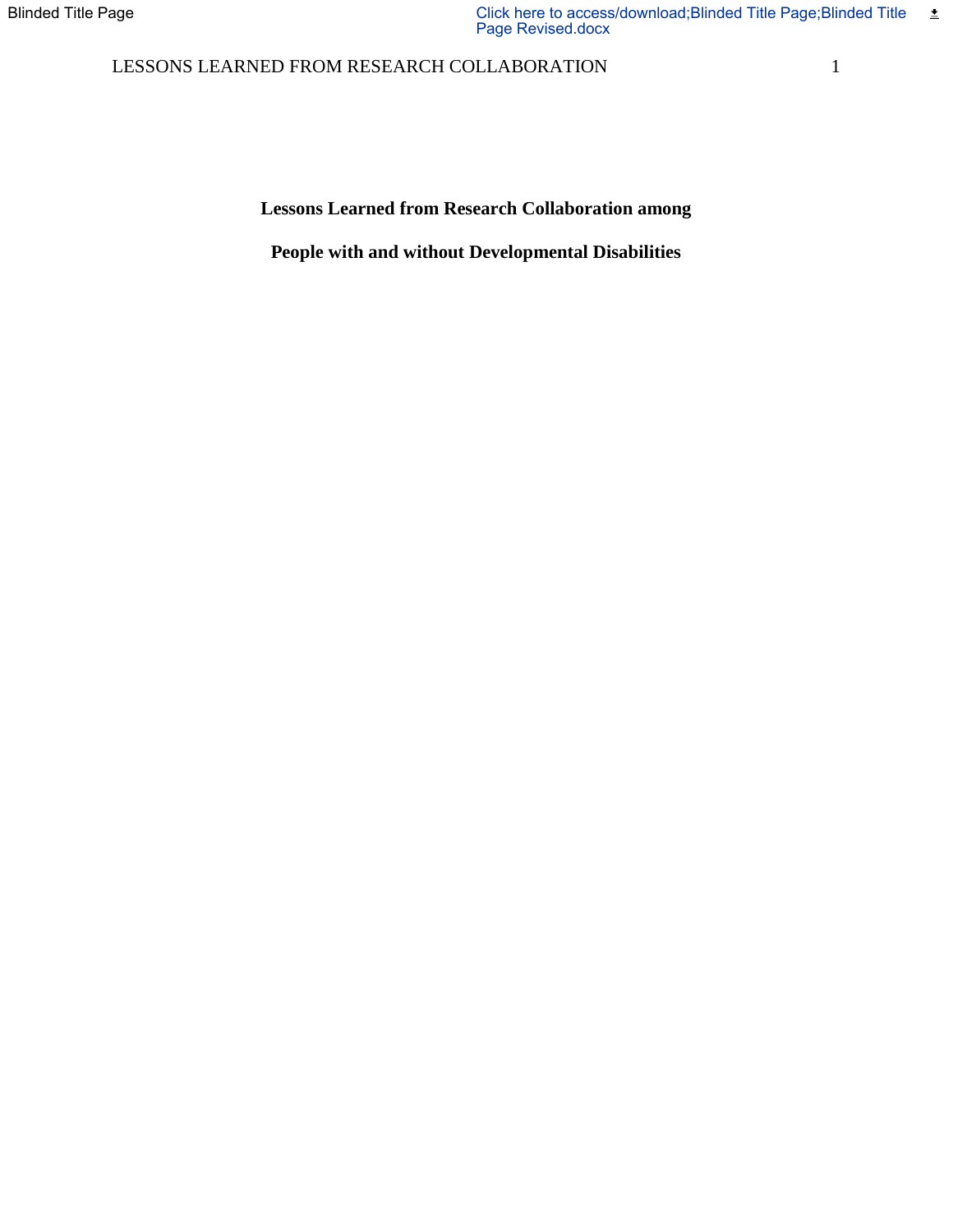### LESSONS LEARNED FROM RESEARCH COLLABORATION 1

 $\pm$ 

**Lessons Learned from Research Collaboration among** 

**People with and without Developmental Disabilities**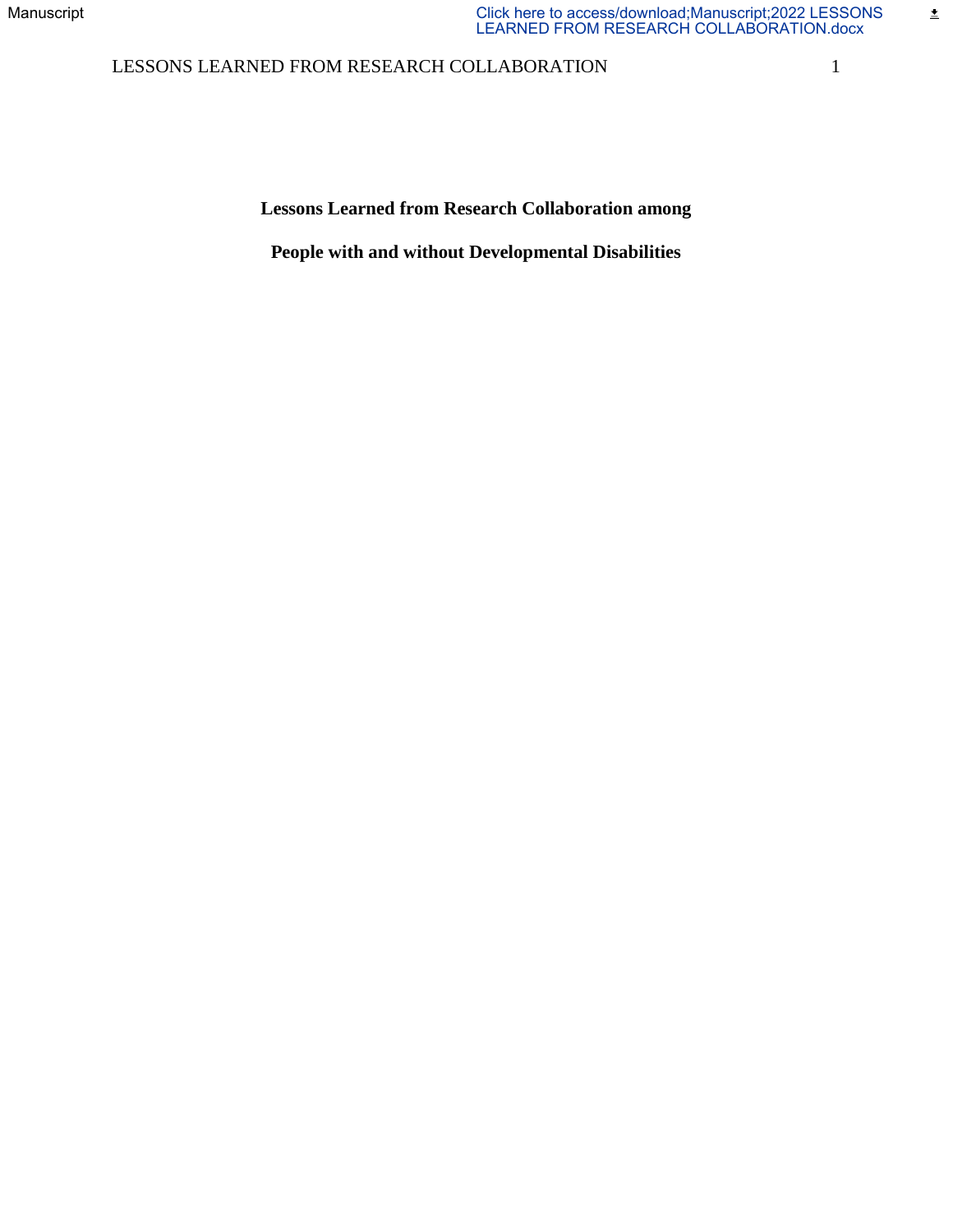#### **Abstract**

Research related to the developmental disability (DD) community should include collaboration *with* individuals with DD. Unfortunately, individuals with DD are infrequently involved in research projects in meaningful ways, and there is little guidance about how to collaborate equitably with researchers with DD. The purpose of this manuscript is to share lessons learned from a collaborative research study among researchers with and without DD using both qualitative and quantitative methods to develop and examine the effectiveness of a civic engagement intervention for transition-aged youth with disabilities. It includes how our research team compensated researchers with DD, clarified team member roles, leveraged the expertise of researchers with DD in using both qualitative and quantitative methods, and integrated technology throughout the research process.

*Keywords:* research collaboration, intellectual disability, and developmental disabilities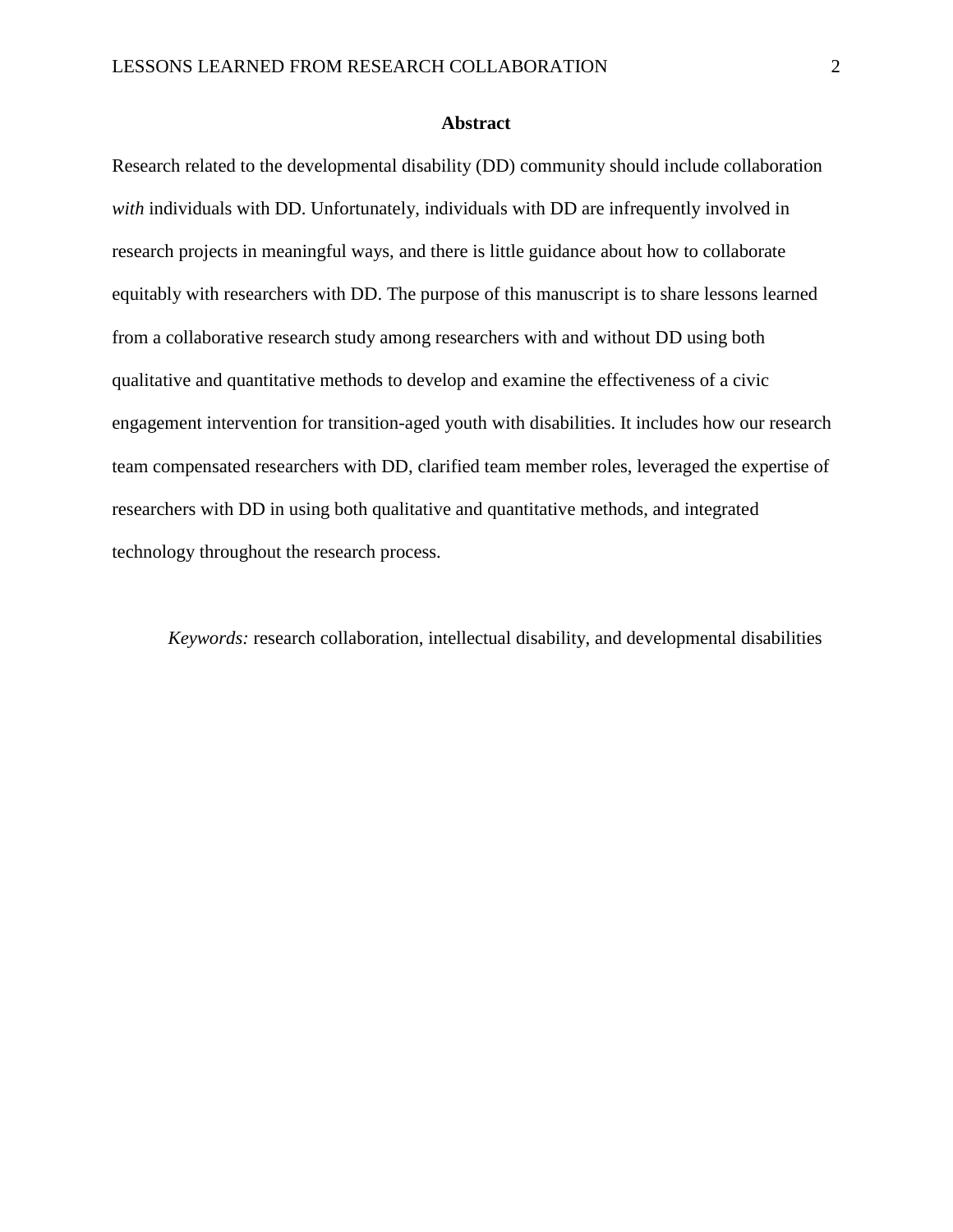# **Lessons Learned from Research Collaboration among**

### **People with and without Developmental Disabilities**

The long-held rallying cry from individuals with developmental disabilities (DD) has been "nothing about us without us"—all activities that address the DD community should occur with the involvement of individuals with DD. Accordingly, research related to the DD community should include collaboration *with* individuals with DD (Stack & McDonald, 2014). Collaborating with individuals with DD is valuable because it brings faculty researchers and individuals with DD together, "to generate new knowledge that neither group could do alone" (Bigby et al., 2014, p. 8). Walmsley et al. (2018) found that collaborating with researchers with intellectual disabilities (ID) allowed research teams to: recruit under-represented individuals with ID, have a greater impact in lives of individuals with ID, and reflect the "insider cultural knowledge of people with intellectual disabilities" (p.755). Researchers with DD have described their positive contributions to research projects. For example, St. John et al. (2018) explored the contributions of co-researchers with ID who worked on a qualitative research project, and found that the researchers with ID knew how to ask relevant questions of the study's participants and helped the participants feel more comfortable.

Unfortunately, individuals with DD are infrequently, meaningfully involved in research. In two systematic reviews of research involving people with disabilities, both reviews found that individuals with DD were often minimally involved in the research process (Rix et al., 2020, Stack & McDonald, 2014). Minimal involvement often included roles such as focus group participants, or otherwise with low levels of research collaboration.

To increase the meaningful inclusion of individuals with DD in research projects, some toolkits have been developed for nondisabled researchers to collaborate with individuals with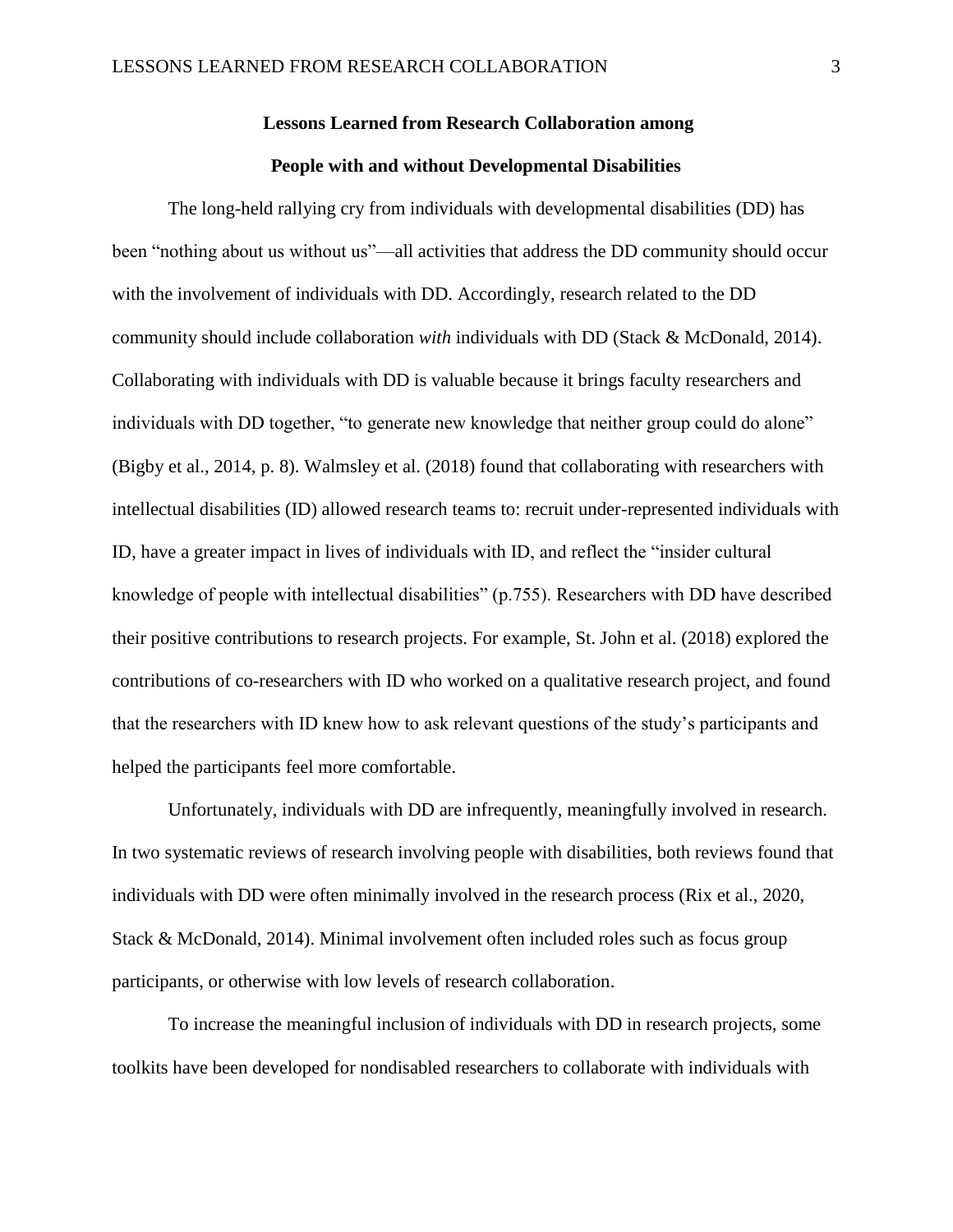DD (e.g. Kidney & McDonald, 2014; Nicolaidis et al., 2019; Ahlers et al., 2021). Such guidelines describe how to form a research team, build trust among team members, and promote clear communication and accessibility throughout the research process. Descriptions of collaborative research projects have provided varying levels of detail about the research collaboration. Even with such guidance, among studies which have included collaboration with individuals with DD, there is a lack of detail and transparency about the methods of inclusion, especially from the beginning (i.e., conceptualization of the project) to the end of the project (i.e., results and dissemination; Rix et al., 2020).

In this conceptual paper, we describe our ongoing research project that included researchers with DD, faculty researchers without DD, and doctoral student researchers without DD from its inception to the development and piloting of an intervention and measures. Our research project utilizes qualitative and quantitative methods to collaboratively develop and examine the effectiveness of a civic engagement intervention for transition-aged youth (14-22 years old) with disabilities in the context of the next reauthorization of the Individuals with Disabilities Education Act (IDEA).

In the project, we also collaborated with individuals with intellectual disabilities (ID) and other types of DD. Throughout this manuscript, we use the term DD, given that it refers to individuals with lifelong intellectual, physical, or both disabilities (National Institute of Child Health and Human Development). We hope that this descriptive, conceptual manuscript shares an example of how other research teams can include individuals with DD in the research process.

At the same time, we need to stress that our study did not originate with the goal of research collaboration with individuals with DD and did not adhere to a study design more suited to that goal, such as participatory action research (PAR) or community-based participatory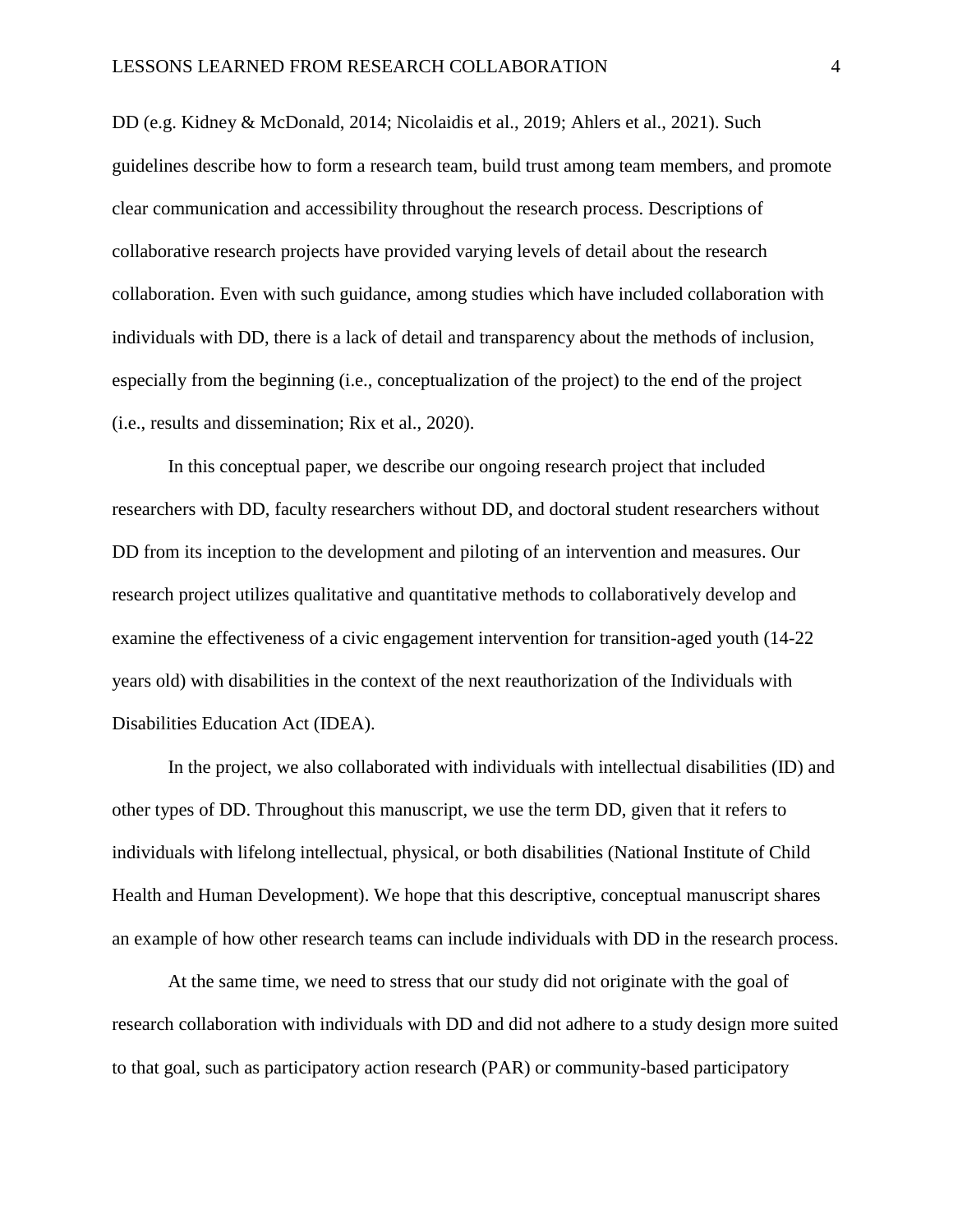research (CBPR). Because we did not engage in PAR (Platt et al., 2017; Schwartz, Young Adult Mental Health/Peer Mentoring Research Team et al., 2020; Ahlers et al., 2021) or CBPR (Stack & McDonald, 2018; Strang et al., 2019), and adhered to a more traditional study design, our experiences and lessons learned may be valuable to others conducting similar studies in terms of expanding the possibilities for research collaboration with individuals with DD. We begin by sharing some of the gaps in the extant literature about how to include individuals with DD. Then, we briefly describe our research project. We discuss how our research team compensated researchers with DD, clarified team member roles, leveraged the expertise of researchers with DD in using both qualitative and quantitative methods, and integrated technology throughout the research process. We hope the detailed description of our journey as a research team can offer insight for future research collaborations involving researchers with and without DD.

#### **Brief Review of the Literature**

#### **Appropriately Compensating Researchers with DD**

Many of the guidelines and toolkits to include individuals with DD recommend fair compensation for researchers with DD (e.g., McDonald & Raymaker, 2013; Nicolaidis et al., 2019). However, specific details and examples are needed on how to do this, especially regarding compensation that does not interfere with disability benefits. Many adults with DD rely on governmental benefits that are linked to income (e.g., supplemental security income or SSI). Indeed, more than 70% of adults with ID in the United States qualify for SSI (Livermore et al., 2017). Without guidance about compensation, researchers may provide compensation that reduces disability benefits or provide limited compensation to avoid this problem.

#### **Clarifying Team Member Roles**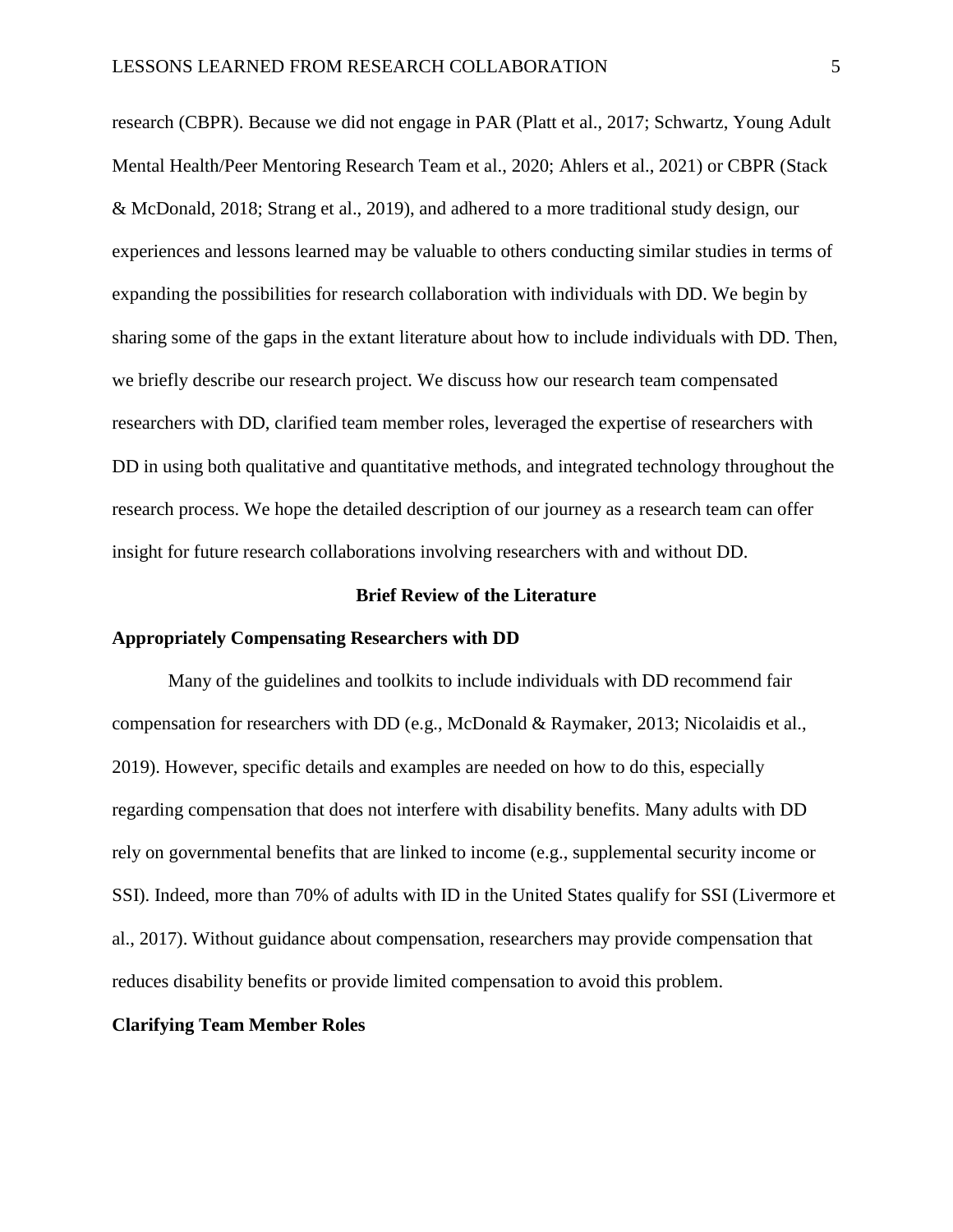Research collaboration with individuals with DD has taken many forms, with varying levels of inclusion of individuals with DD (Rix et al., 2020; Stack & McDonald, 2014). Collaboration may include: reviewing materials (e.g., Hughes et al., 2020; Schwartz & Durkin, 2020; McDonald & Stack, 2016), developing questionnaires and focus group protocols (Kramer et al., 2013; Nicolaidis et al., 2021), and contributing to data collection and analysis (Rix et al., 2020). Although less common, some studies have been led by individuals with DD, with academic researchers serving as consultants (e.g., Walmsley et al., 2018; Walmsley & Central England People First History Project Team, 2014). Some academic researchers have involved individuals with DD in the research process using an advisory approach, wherein a board of advisors with DD consults on the overarching directions of the research project or specific issues that emerged through the course of the project (Bigby et al., 2014). Because the advisory approach is led and controlled by the academic researchers, it may not allow for meaningful and equitable collaboration (Bigby et al., 2014). Providing examples of how to meaningfully include individuals with DD may help increase the number of research studies with researchers with DD.

#### **Engaging in Research Collaboration in Quantitative and Qualitative Studies**

Most studies involving researchers with DD have been qualitative, primarily using focus groups and interviews to describe participant experiences and perspectives (Rix et al., 2020; Stack & McDonald, 2014). There is limited mixed method and quantitative research projects including co-researchers with DD (e.g., Kramer et al., 2014; Schwartz, Young Adult Mental Health/Peer Mentoring Research Team et al., 2020). However, of the limited extant studies, there is tremendous value in including researchers with DD in such studies. Including researchers with DD in mixed method and quantitative research would help ensure that measures and interventions center the experiences and support needs of individuals with DD; accordingly, such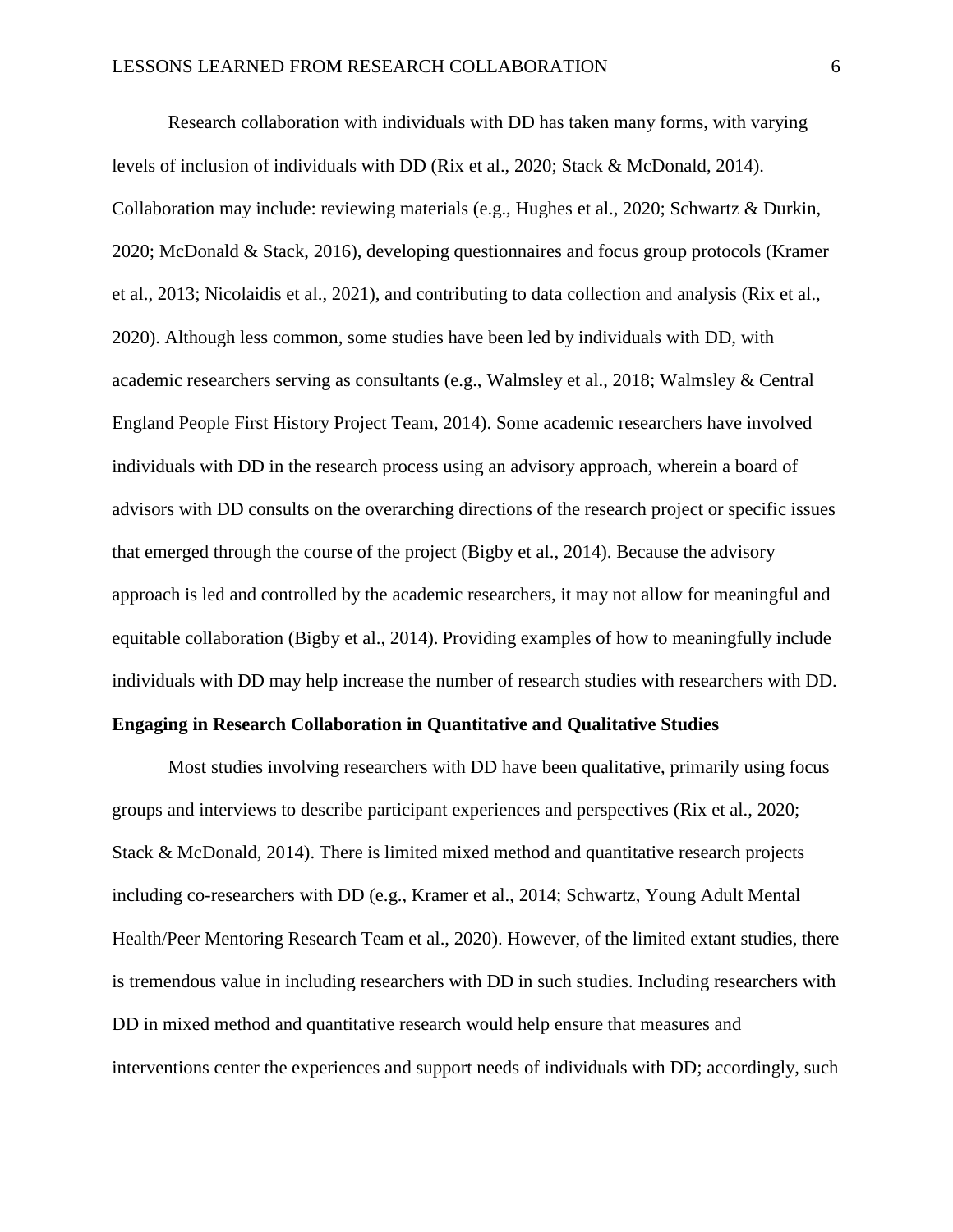research would be more effective and of higher value to individuals with DD (Clark et al., 2017; Nicolaidis et al., 2015; Nicolaidis et al., 2020; Oschwald et al., 2014; Schwartz, Young Adult Mental Health/Peer Mentoring Research Team et al., 2020; Strang et al., 2019). More research is needed to understand how to include researchers with DD in mixed method and/or quantitative research.

#### **Leveraging Technology to Include Individuals with DD in Research**

Studies involving researchers with DD often utilize technology. A recent rapid scoping literature review that examined the use of technology in inclusive and participatory research with individuals with DD found that researchers used technology for: team function and formation (e.g., using online surveys to inform meeting procedures), data collection (e.g., using iPads, cameras, audio recorders, and video conferencing to collect data), analysis (e.g., using online discussion platforms for team members to discuss the data), and dissemination (e.g., using videos to disseminate the findings; Hwang et al., 2021). In addition, many studies reported providing accommodations for researchers with DD to access the technology. However, little is known about the experiences and perspectives of research team members with DD regarding the use of technology on research teams.

#### **Developing and Testing a Self-Advocacy Intervention for Youth with Disabilities**

This manuscript derived from the authors' collaborative experiences during our research study, Project BLINDED FOR REVIEW, which tests a civic engagement intervention for families of individuals with DD and transition-aged youth with disabilities in advocating for systemic change during the next IDEA reauthorization. In Project BLINDED FOR REVIEW, we aim to (1) examine the effectiveness of a civic engagement intervention for parents of K-12 students with disabilities and transition-aged youth with disabilities, (2) identify the facilitators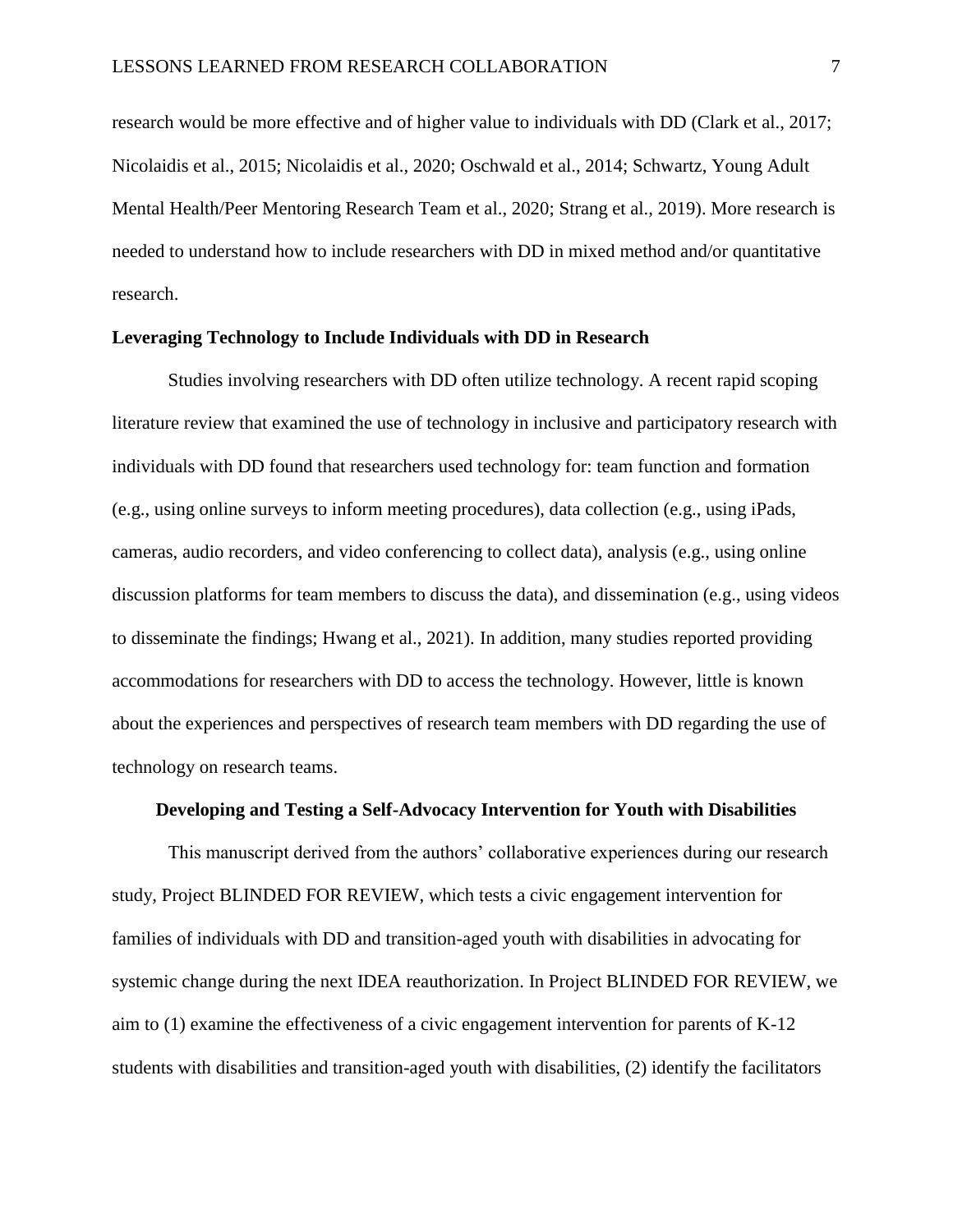and barriers to civic engagement by parents and youth with disabilities, and (3) explore parents' and youths' suggestions for the next IDEA reauthorization. In a previous study (Authors, 2021), we examined the efficacy of the civic engagement intervention with parents; in the current study, we developed the youth civic engagement intervention and adapted the measures from the prior study.

Our research project includes qualitative and quantitative measures. Regarding the former, we will conduct focus groups and videotaped testimonials with parents and youth about civic engagement (e.g., legislative advocacy) and their suggestions for the IDEA reauthorization, respectively. With respect to the latter, we will administer pre-, post- and follow-up surveys with the parents and youth to determine the effectiveness of the civic engagement intervention on special education and legislative knowledge, empowerment, and civic engagement.

We had a large and diverse research team across two universities for this project. The core of the research team included two professors who are both family members of individuals with DD. The team also included six doctoral students, two of whom are family members of individuals with DD. The team included one researcher with DD per each university: one researcher with DD had cerebral palsy and one researcher had autism. Of the ten members of the research team, half were people of color and half were white. Our research team closely collaborated with six Parent Training and Information Centers (PTIs) in six respective states. Specifically, PTI staff included 13 family members of individuals with DD and three individuals with DD. For this manuscript, we relied on our agendas, meeting notes, observations, and field notes collected during the research project. Researchers with and without DD collaboratively and iteratively developed an outline, wrote, and edited the manuscript. Accordingly, we included quotes from members of the research team to help exemplify certain themes and lessons learned.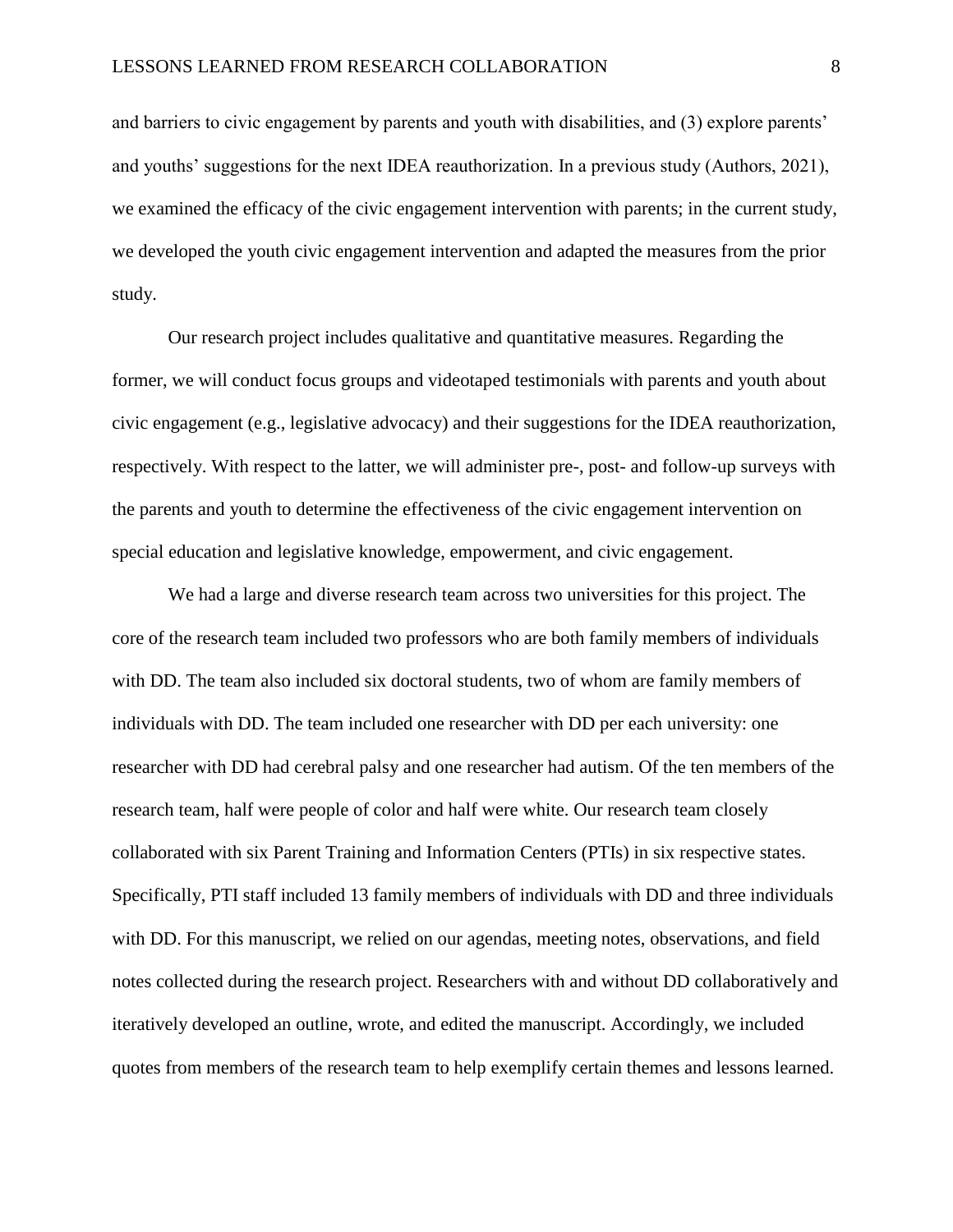#### **Compensating Researchers with DD**

Upon writing the research grant, the Principal Investigators (PIs) contacted two individuals with DD to garner their interest in the project. The two individuals with DD were chosen because the PIs had established working relationships with these individuals. During their discussions, the PIs and individuals with DD discussed their roles in the project, method of payment, and number of part-time hours needed to participate in the project. The two individuals with DD agreed to participate and, accordingly, shared their resumes for inclusion in the grant proposal. The PIs included the agreed salary and hours in the budget.

During their initial discussions, both individuals with DD reported receiving governmental assistance. Accordingly, both individuals reported concerns about not exceeding income requirements which could jeopardize their benefits. To address this, the faculty researchers without DD and researchers with DD worked together to determine the number of hours the researchers with DD would work every month. In this way, they ensured that the researcher with DD would not exceed their income requirement.

Notably, capping the number of hours per month is not a perfect solution. Often, in research, the amount of effort undulates over time with some spans of time requiring more effort and others requiring little effort. Indeed, varying effort occurred in this project. However, having different amounts of time was problematic for the researchers with DD as too many hours could hurt their access to benefits. There was confusion about this on the part of the PI and one researcher with DD such that too many hours were being ascribed at the beginning of the project. Accordingly, the number of hours had to be dropped to stay within budget. Thus, although we made attempts at the beginning of the project to clarify the amount and type of payment, future efforts to include individuals with disabilities in research and provide appropriate compensation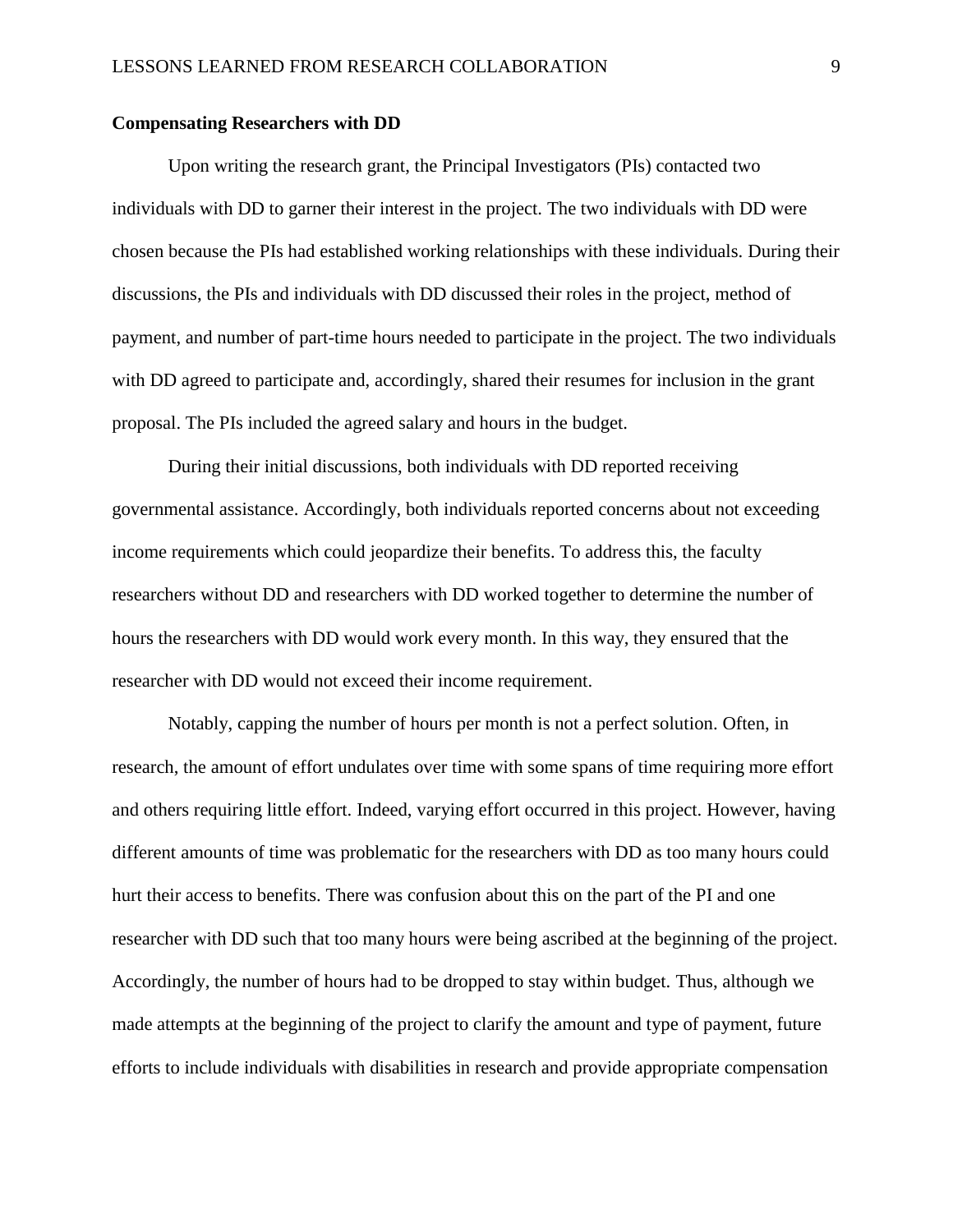should be more intentional about the number of hours, salary amount, payment method, and consistency of hours.

#### **Clarifying the Roles of Research Team Members While Also Being Flexible**

At the beginning of the project, one of the university sites defined roles for the researchers with and without DD. In particular, a researcher without DD was assigned to be a contact person for the researcher with DD from that site. The contact person provided a range of duties including helping the researcher with DD set up direct deposit and complete their timesheets, eliciting feedback about research measures, piloting measures, and facilitating their involvement during team meetings. At the other university site, a contact person was not initially designated, though the PI helped the researcher with DD complete and submit paperwork and timesheets. After noticing limited participation during the weekly research meeting, the doctoral student at this site fulfilled the role of the contact person with the researcher with DD. Identifying contact people helped ensure that the researchers with DD always had at least one individual who could provide individualized assistance, as needed.

At the outset of the project, we also tried to establish an open line of communication across all team members. We did this primarily through weekly research team meetings via Zoom. During these meetings, we encouraged everyone to participate. A researcher with DD described her participation and support at these meetings:

The PI encourages me to ask her questions, if I have any. She is also good at answering my questions, providing me with support, and accommodating my needs in whatever way she can. She is really helpful with making sure I have as much information as possible about the project, so I will know what to expect. She is really patient with me by letting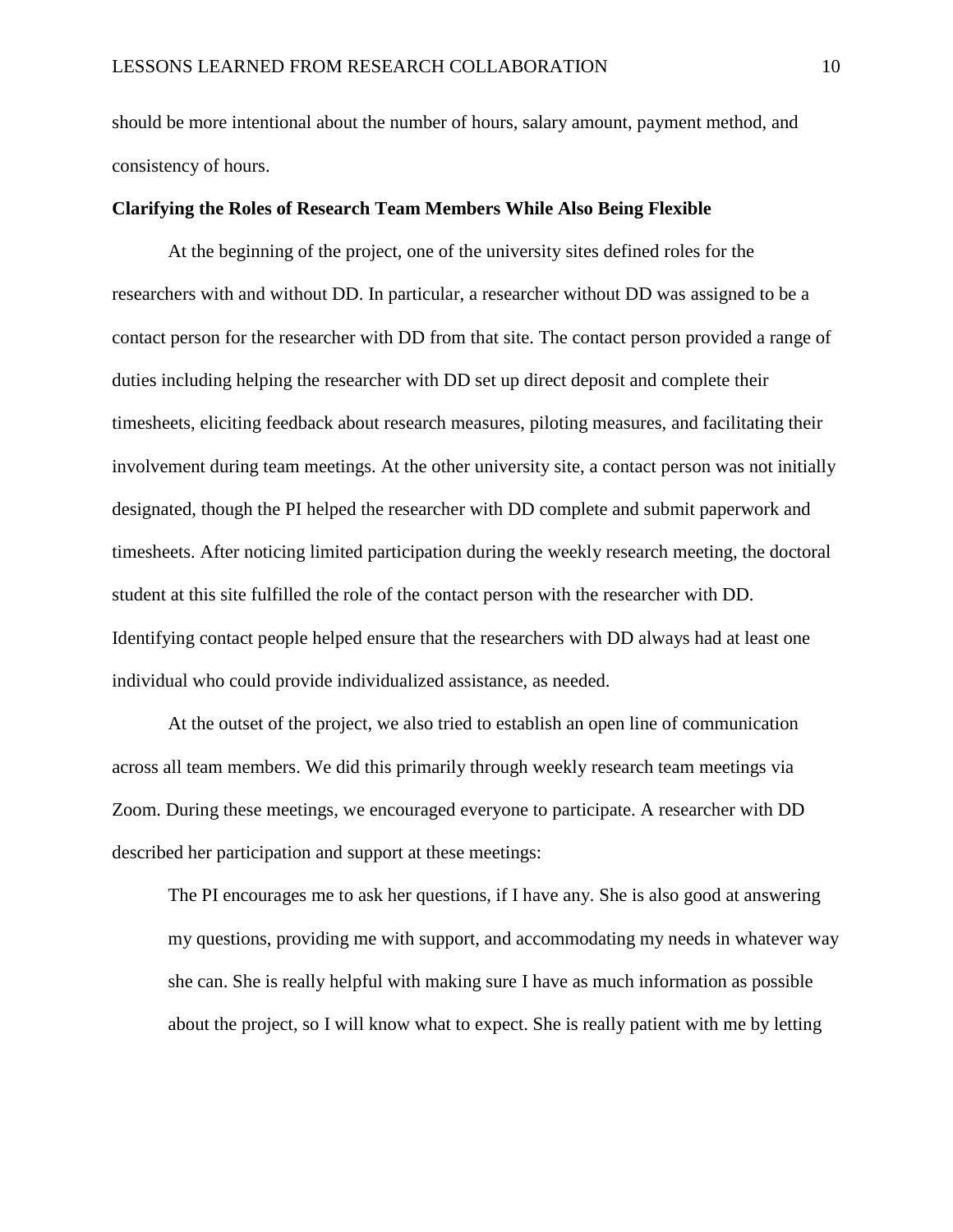me know about this project, giving me time to think about being part of it, and accepting my decision to be part of it or not.

While the weekly team meetings were helpful in allowing for consistent communication, we made some improvements to ensure more equitable participation. For example, each team meeting utilized an agenda, but one researcher with DD reported the agendas were too general resulting in them being unsure what to prepare or what to do prior to the meeting. To ensure more robust conversation during the team meetings, agendas were revised to include more specificity and action items assigned to researchers. In addition, we had a large research team (i.e., 10 researchers altogether). A researcher with DD reported that, due to the size of the team, it was challenging to participate in the meetings and that alternatives to large meetings work better: "Since I have always had difficulties with communication, I have long found email to be an easier way to keep up with my friends and colleagues. Email continues to be a preferred communication tool for me, especially for this collaboration." Accordingly, the researcher with DD emailed or met with their contact person researcher weekly to provide feedback.

The contact person explained, however, that while emails and individual meetings allowed the researcher with DD to contribute to the project, this system meant the rest of the research team was not always aware of the contributions of the researcher with DD:

The conversation moves quickly, however, and we do not always make space for [researcher with DD] to give feedback on the intervention. I think meeting with [researcher with DD] weekly one-on-one helps make sure that their valuable suggestions are incorporated into the intervention. By meeting one-on-one, however, the rest of the team is not always aware of the full value of what [the researcher with DD] is bringing to the team. When we meet as a group, I try to point out ways that [the researcher with DD]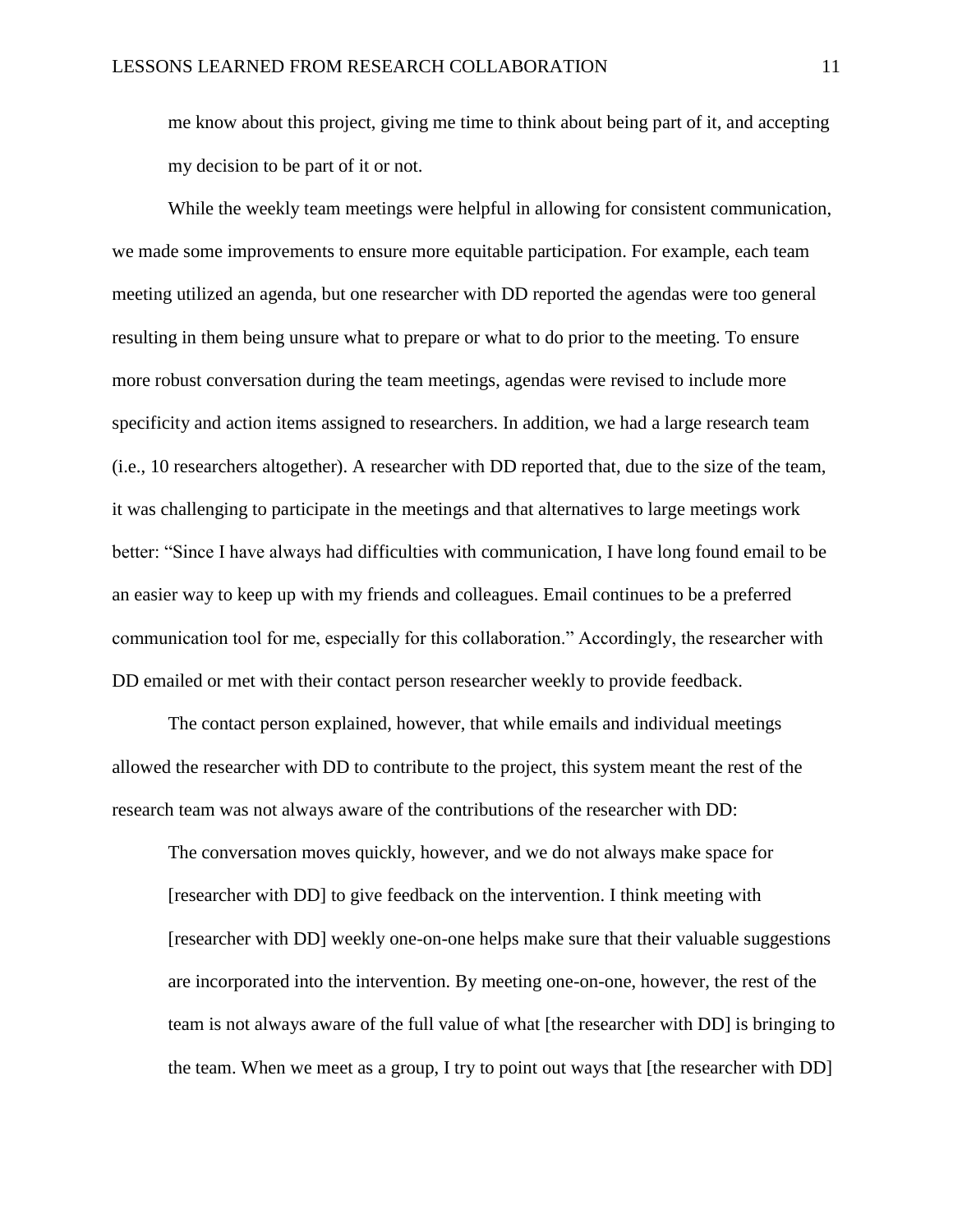has improved the intervention so that the other members of the team are more aware of their contributions.

Subsequently, we also created subcommittees among the research team dedicated to certain portions of the research project (e.g., developing the youth intervention) so researchers with DD could also participate more regularly in a smaller setting.

As described earlier, our project involves collaboration with PTIs in six states. Upon learning that several PTIs did have staff members with DD who would participate in the project, we revised the roles of the PTIs to include providing input into the development of the civic engagement intervention for the transition-aged youth with disabilities. For example, a staff person with DD from a PTI helped prepare the youth intervention and provided input about needed accommodations for the intervention. He suggested: "Ten-minute break time is not enough. For someone like me may take a little longer for stretching or bathroom breaks. The very minimum is 20 minutes. We are aiming at people with disabilities and need to make sure bathroom is accessible too." By revising the role of the PTI to include PTI staff members with DD providing feedback about the research project, our intervention was developed with more meaningful input.

# **Incorporating the Input of Individuals with DD in Developing Measures and the Youth Intervention**

#### *Development of the Focus Group Protocol for Transition-Aged Youth with Disabilities*

The purpose of the focus group protocol is to understand the youths' experiences and perspectives of special education and advocacy. We collaboratively developed the protocol by adapting the parent focus group protocol for transition-aged youth with disabilities. All research team members provided feedback on the focus group protocol by editing and commenting on the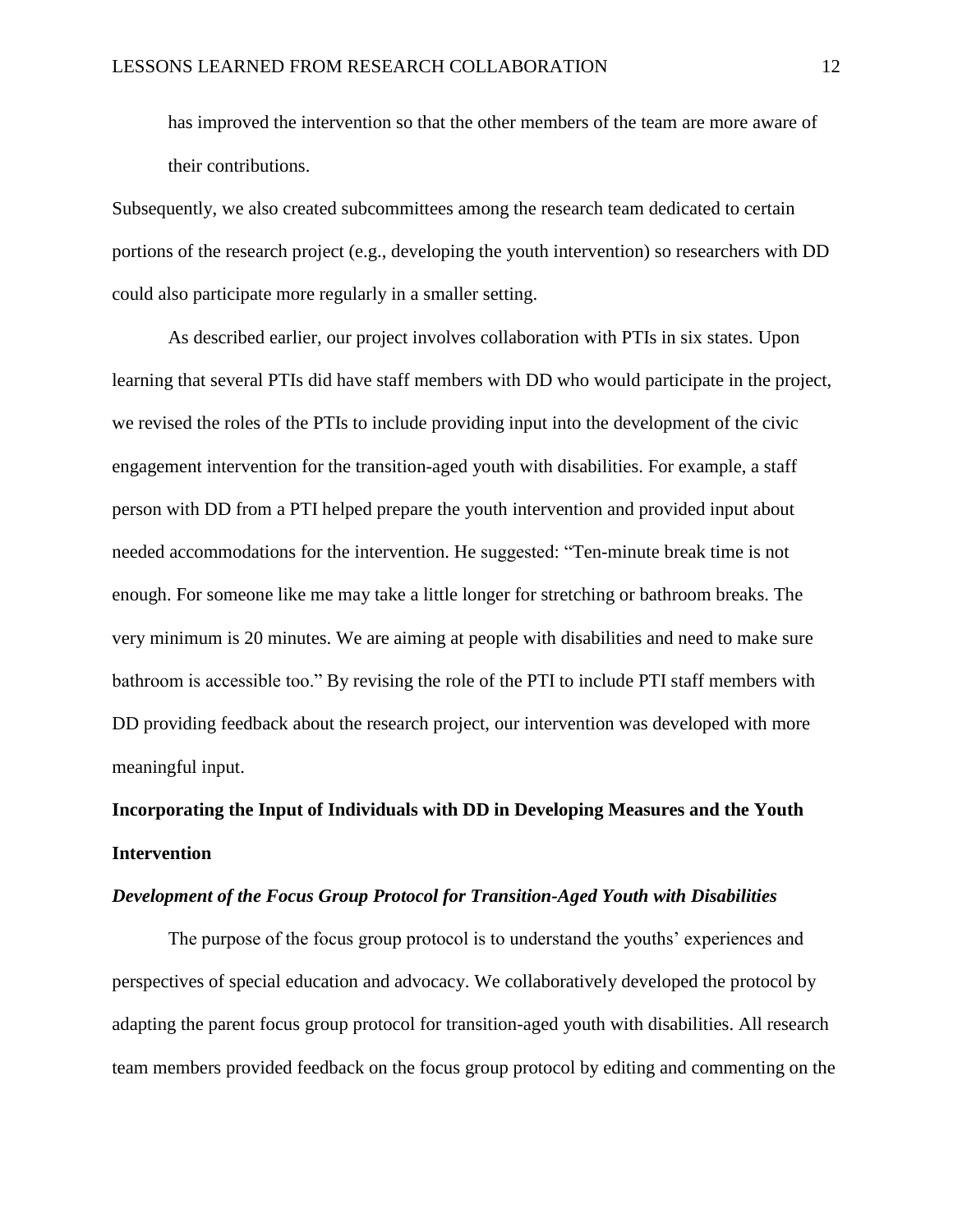protocol and sharing feedback during meetings. Adaptations to the protocol included using plain language, making questions more concrete and specific, and adding follow-up and probing questions. For example, the research team agreed that certain terms should be defined for the youth. To this end, the focus group protocol included a plain language definition of *advocacy*: "Advocacy is when people speak up for something they need or something they believe in." Questions from the parent focus group protocol which were broad and abstract, such as "What do you think of the structures in special education?" were broken down into more concrete and specific questions (e.g., "How many of you have been to at least one of your IEP meetings?"; "Are there things that you like about your IEP meetings?"; and "What changes would you make to make your IEP meetings better?").

After adapting the focus group protocol as a research team, we piloted the protocol via Zoom with four youth or young adults with DD who were identified through the social networks of the research team. After the pilot focus group, we revised the focus group protocol based on the pilot participants' responses. For example, the protocol question "What do you talk about at your IEP meetings?" was intended to identify how youth contributed to their IEP meetings. However, the pilot participants described the content of their IEP meetings generally, focusing on the contributions of school personnel and their parents. Thus, we revised the question to, "When you go to your IEP meetings, what do YOU talk about?" In addition, pilot focus group participants appeared confused by the question "Do you and your parents ever advocate for different things?" Accordingly, we rephrased the question to support participant comprehension: "Tell me about a time you disagreed with your parents when they advocated for you. Maybe there was a time when they were advocating for something but you wanted something else."

#### *Cognitive Interviews of the Survey Measures*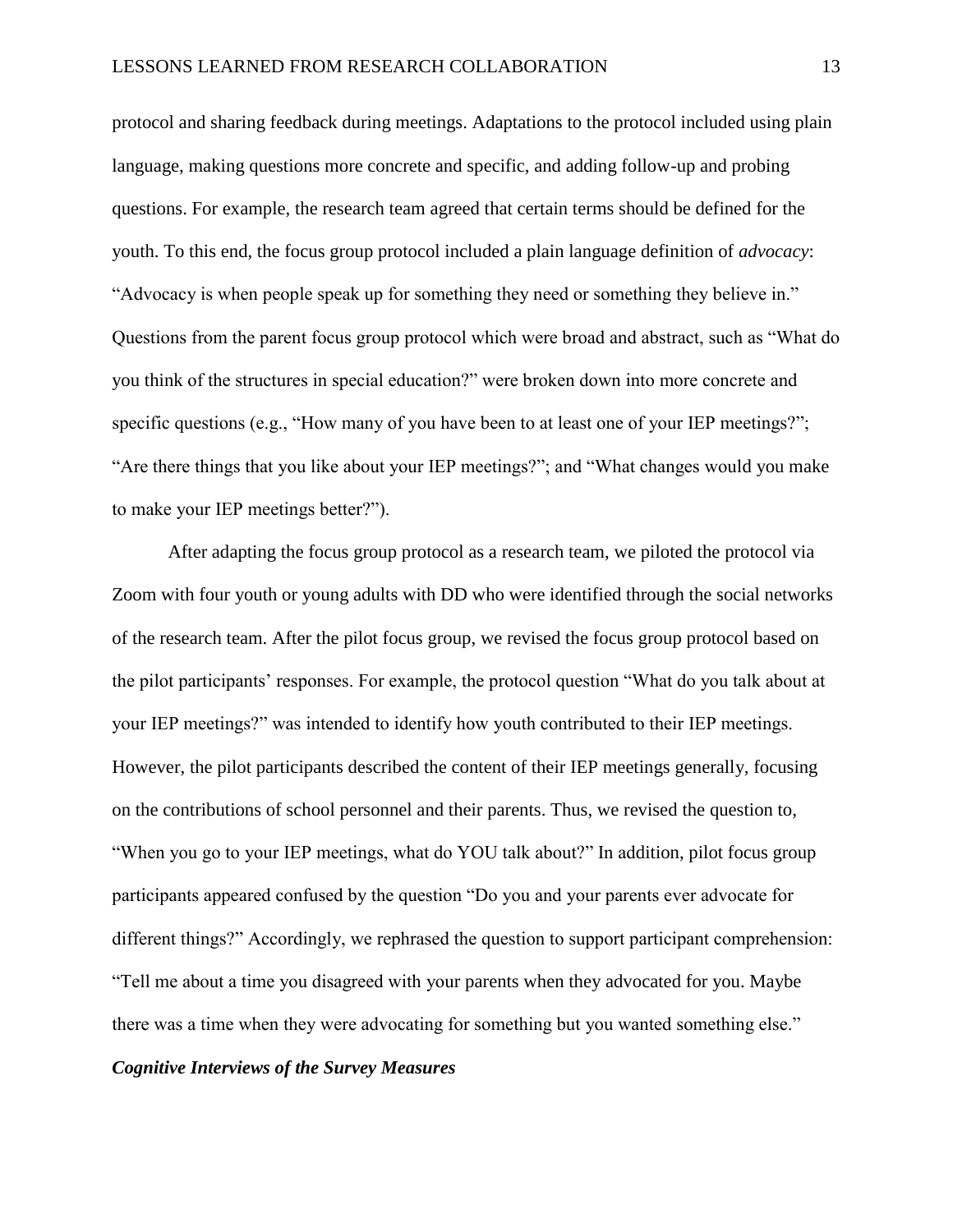We conducted five cognitive interviews to ensure the survey measures were accessible and appropriate for transition-aged youth with DD. Survey items that are not well-designed for the targeted population could lead to misleading information (Ryan et al., 2012). The survey consisted of four broad sections: Empowerment (Power et al., 2001), Special Education Knowledge (Burke et al., 2016), Civic Engagement (Lopez et al., 2006), and Self-Determination (Wollman et al., 1994). Notably, only the Transition Empowerment Scale and Self-Determination Scale have been validated with transition-aged youth with DD. Thus, we focused on our cognitive interviews on the remaining measures.

During the cognitive interviews, we identified issues with the survey measures. Specifically, during the interview, for each item, we asked if the item "made sense" and, if it did not, which part of the sentence was confusing. We learned that some terms commonly used in civic engagement created confusion among the individuals with DD. For instance, in one item, we asked, "*Have you e-mailed a legislator?"* The youth questioned the meaning of the word *legislator*. When we explained the definition of a legislator, youth suggested using the term *lawmaker* instead. Accordingly, we revised the item to read "*Have you e-mailed a lawmaker?"*  We also changed "dispute resolution options" to "choices to resolve conflicts", "assessment" to "test", "precedes" to "happens before" and "civic engagement" to "advocacy with lawmakers" based on feedback from the cognitive interviews. The youth also suggested defining certain terms in the questions, and we revised the items accordingly. For instance, one item originally asked, "*Have you worked as a canvasser – going door to door for a political or social group or candidate?*" A youth suggested defining "canvasser" in the question.

#### *Garnering Input about the Intervention*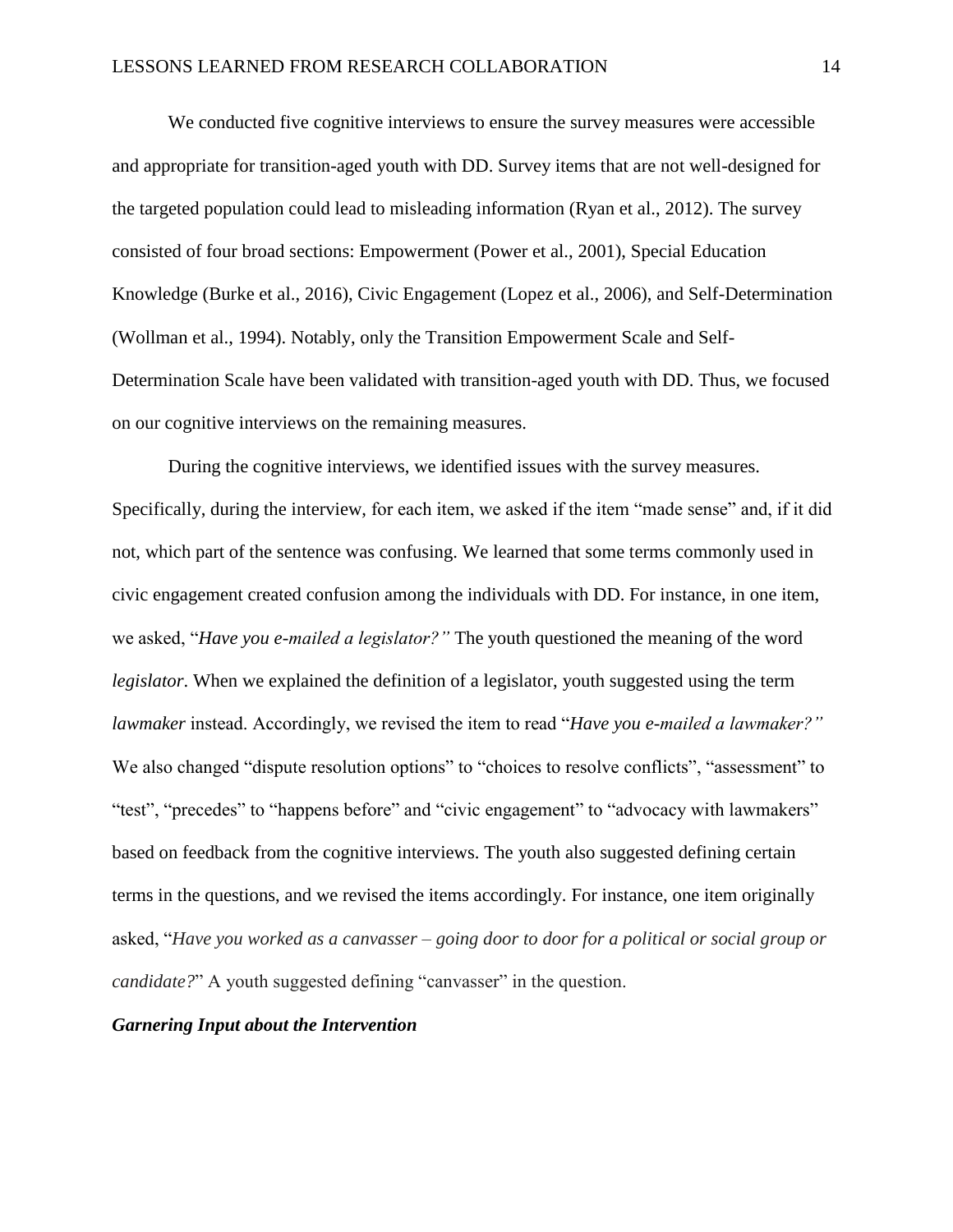To elicit meaningful feedback from interested individuals with and without DD, a subset of the research team met weekly to develop the youth civic engagement intervention. The smaller group included two researchers with DD and three doctoral students. A researcher with DD liked that a smaller team met to discuss the intervention: "It might help to meet in a smaller group with a few people, or one person, to figure out what to say, what needs to be done, and what ideas we can come up with and can do together." Similarly, a researcher without DD described the benefits and procedures of the smaller group in this development work:

I feel that the smaller youth intervention meetings provide the time and space for each member of the group to give their feedback about the intervention. At the meetings, we screen-share the outline and materials for the youth intervention and give everyone an opportunity to make suggestions. When someone makes a suggestion, we open it up to the rest of the group to respond. I often moderate the discussion, and I intend to be collaborative and share power, but I worry that I sometimes dominate the conversation and I feel that I am still working on stepping back. Still, I feel that everyone at these meetings is comfortable giving their honest opinion.

During these meetings, the researchers with DD made valuable suggestions that were immediately incorporated into the intervention. Such changes included having larger font, embedding graphics that include people with disabilities, and simplifying group activities. A researcher with DD reported, "I have really felt that I have been able to complement the material that we present by relating my own experience 'from the other side of the desk'." Both researchers with DD contributed their own personal examples with disability so the intervention would include real-life exemplars from the DD community. For example, a researcher with DD shared her transition goals, which were incorporated into the intervention.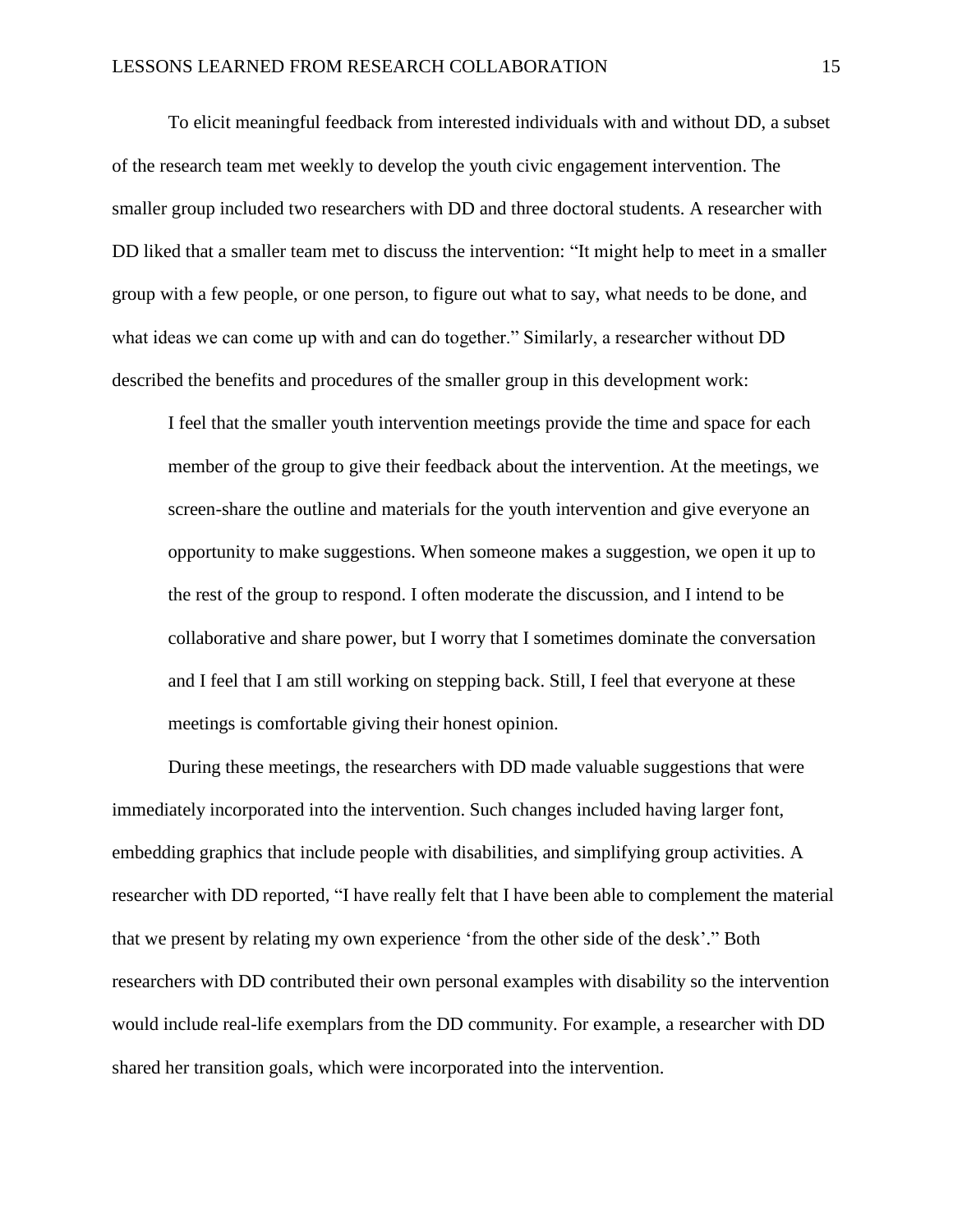After several meetings, an outline of the youth intervention was developed. We shared the outline in three meetings with each of the six PTIs (altogether  $N = 18$  meetings). Each meeting was recorded and coded to identify the suggested changes to the youth intervention. For example, a self-advocate at a PTI suggested adding video clips to illustrate civic engagement in the DD community: "The Crip Camp example could also teach that distinction and related strategies. For example, I have a voice. We have team members to speak up for you to amplify your voice. Remember your voices come from you, with your opinion, you need people around you to amplify it." A self-advocate at another PTI suggested that the intervention include connections to local disability groups: "[We] get the local, state, national advocacy groups to involve in this training and get the youth connected to local groups. Giving the youths tools and those connections and even if, as a group, they might not see change being made, but they have people surrounding them." Based on this feedback, we made changes to the intervention including adding video clips and references to the larger disability community.

#### **Using Technology to Leverage Input from Researchers with and without DD**

This project was conducted during the COVID-19 pandemic; with social distancing restrictions in place, technology was used to facilitate communication across the research team and PTIs. All team meetings were conducted via Zoom. For simplicity, the same Zoom link was used for the weekly team meeting and the meetings with the PTIs. A researcher with DD reported, "The written information, including Zoom links sent to me for virtual meetings consistently, has helped me to learn, understand, and remember the information better." Another researcher with DD, who has struggled at times during the project with inconsistent support from personal care attendants, emphasized accessibility: "Never in my wildest dreams did I imagine being able to attend meetings like this from my home in the past. Yet this has been my reality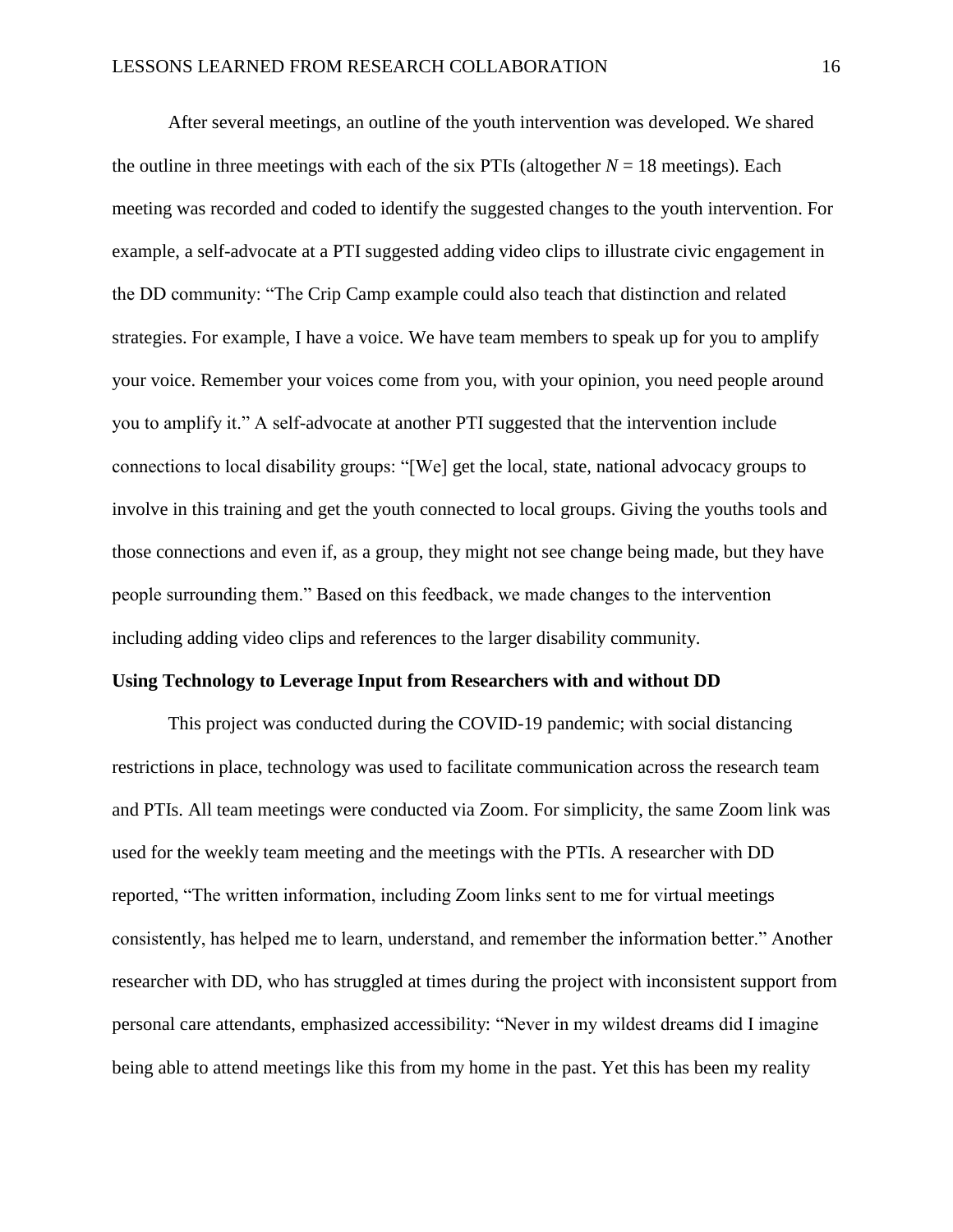because Zoom has become the standard in academia." Thus, while a necessity, using technology like Zoom helped ensure meaningful collaboration across the research team.

Other technology was less successful. For example, the research team developed a Box folder for all of the materials and documents related to the project. Quickly, though, the Box folder became full with many materials that were difficult to navigate. The number of documents and the initial lack of organization in Box may have disproportionately, negatively impacted the involvement of the researchers with DD. A researcher with DD reported:

I am still not used to navigating through it [Box] or how all of the features in Box work in general. It takes me a while to adjust to changes and get used to learning and doing something new. Once I am comfortable enough to navigate through Box and understand how the features work, it will help me be more confident in using Box on my own.

Another researcher with DD had been unfamiliar with Box, explaining: "In the past, I have used Dropbox to store my files. When I began to work on this project, my schedule did not permit me to learn a new application. When I dedicated some time to learn Box, I discovered that it was not that difficult." Although it may take time for team members to become comfortable using Box, we could have facilitated its use with a more systematic organizational structure and explicit instructions.

#### **Lessons Learned**

Researchers and the disability community alike agree that research should reflect meaningful and equitable collaboration with individuals with DD (McDonald & Raymaker, 2013; St. John et al., 2018). Unfortunately, few studies include researchers with DD beyond participant or advisory roles (Bigby et al., 2014). Moreover, as the extant literature shows, only a handful of studies have used quantitative or mixed methods when collaborating with individuals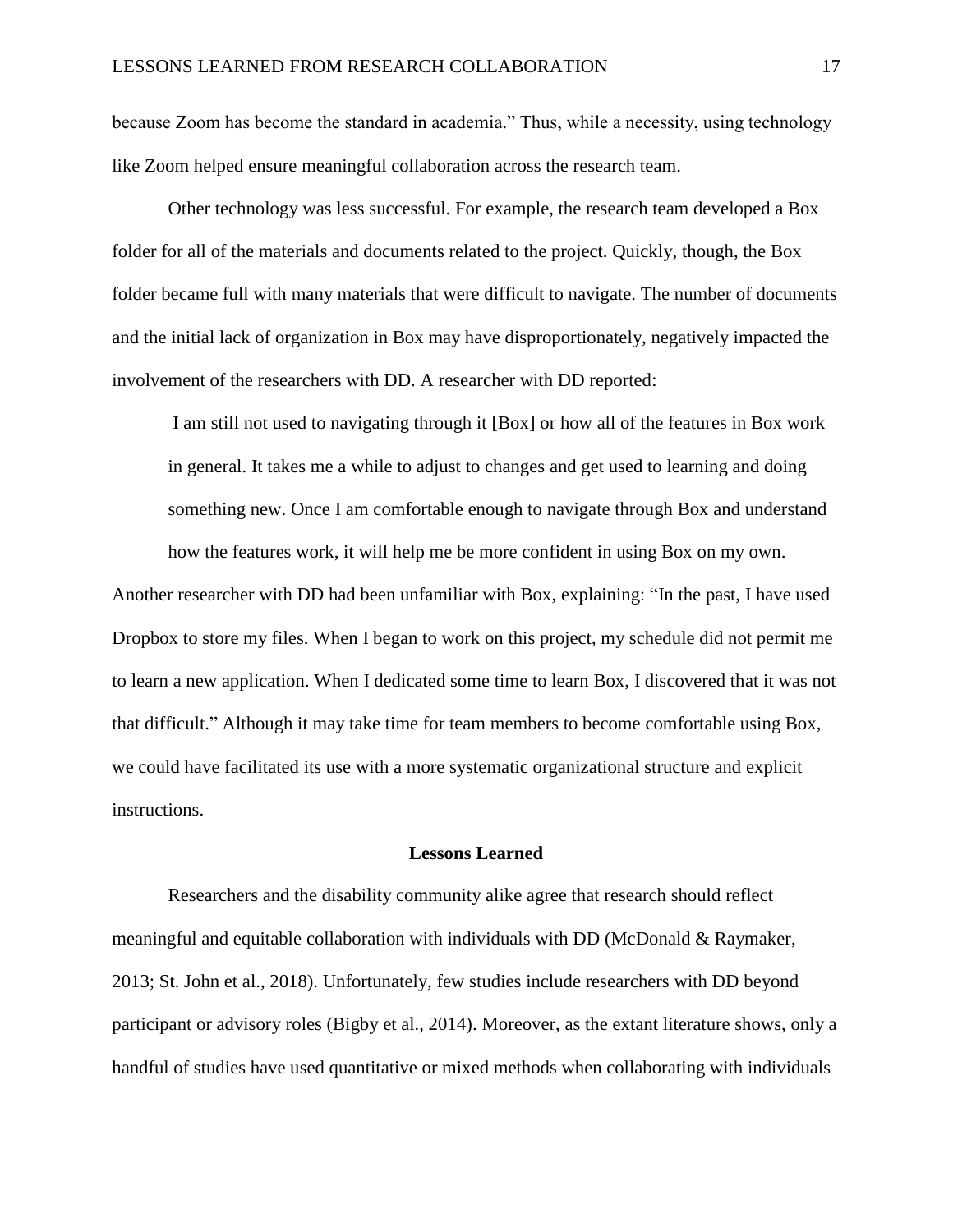with DD. In this conceptual paper, we share some successes and mistakes regarding efforts to facilitate meaningful and equitable collaboration among researchers with and without DD. Below, we share our four main lessons learned.

#### **Ensuring Meaningful Compensation**

Our efforts at compensation shed some light on how to ensure meaningful employment for researchers with DD. None of the extant toolkits or guidance provides specific examples of paying researchers with DD (McDonald & Raymaker, 2013; Nicolaidis et al., 2019). Further, extant literature reinforces the concern of many individuals with DD and their families about losing benefits while securing employment (Nind, 2017). In this study, we tried to overcome these barriers by having initial, open, and honest communication with our co-researchers with DD about compensation.

However, our efforts fell short. Indeed, there are many ways that individuals with DD can work and still retain benefits. For example, SSI has many work incentives, but, unfortunately, less than 10% of all SSI beneficiaries utilize these work incentives (Anand & Ben-Shalom, 2018). Had our research team been more knowledgeable about these methods, we could have found ways to address this barrier without inserting a standardized number of hours per month for the researchers with DD.

#### **Ensuring Meaningful Collaboration by Differentiating Team Roles**

Differentiating team roles was critical to ensure meaningful collaboration and communication among researchers with and without DD. The faculty researchers each discussed the project, specific roles, and support needs with researchers with DD and provided support regarding logistics of compensation. Similarly, researchers with DD in prior studies benefitted from guidance and support from faculty researchers (St. John et al., 2018). Establishing a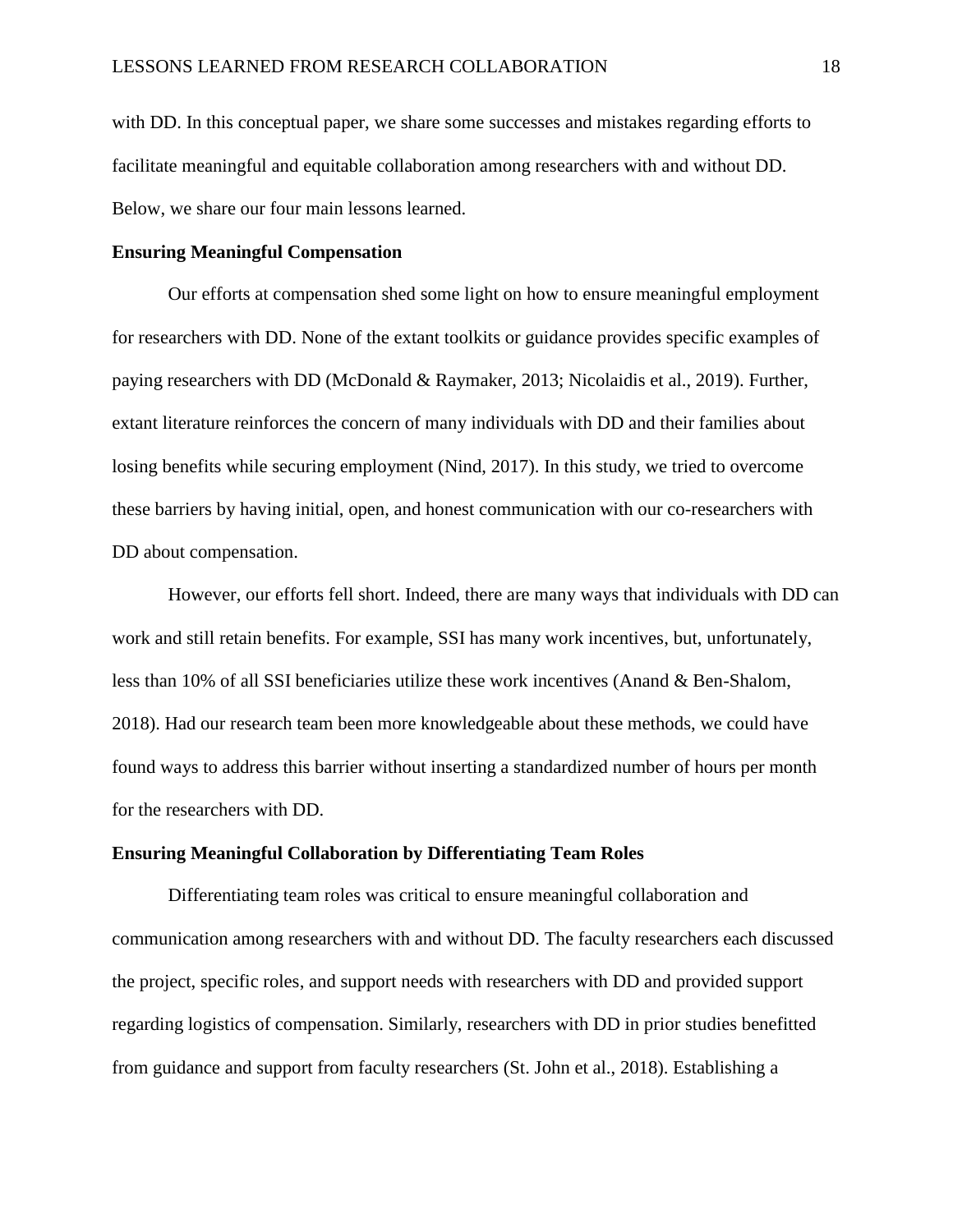specific contact person at each university site for researchers with DD not only facilitated meaningful participation as in prior studies (Bigby et al., 2014; Schwartz, Kramer, et al., 2020), but also allowed for advocacy around accessibility and equity of our research procedures.

Notably, differentiating team roles was insufficient to ensure equitable collaboration. Researchers with DD conveyed that the agendas and weekly research meetings were often unclear and moved too quickly, respectively. We needed to differentiate our meetings in terms of size and participation supports (e.g., clearer agendas, check-ins to see if someone has a comment, wait-time to allow for processing and possible comment) as in prior studies (Nicolaidis et al., 2019). In the same way engagement by people with DD as research participants is improved in smaller groups (Trevisan, 2020), engagement as researchers was more effective in the smaller subcommittee focused on developing the youth civic engagement intervention.

#### **Collaborating With Other Individuals with DD Outside the Research Team**

It was critical to include not just researchers with DD on our research team, but also to involve other individuals with DD in the development and piloting of the intervention and measures. Extant literature emphasizes that it is critical to conceptualize, design, and test relevant interventions for youth with DD in collaboration with youth with DD to maximize their accessibility and responsiveness (Schwartz, Kramer, et al., 2020; Wight et al., 2016). While researchers with and without DD helped inform and develop the focus group protocol, survey measures, and the youth civic engagement intervention, the feedback from others with DD, specifically the pilot focus group participants, cognitive interview participants, and selfadvocates at PTIs, provided unique input that was critical for this project.

#### **Utilizing Technology with Caution**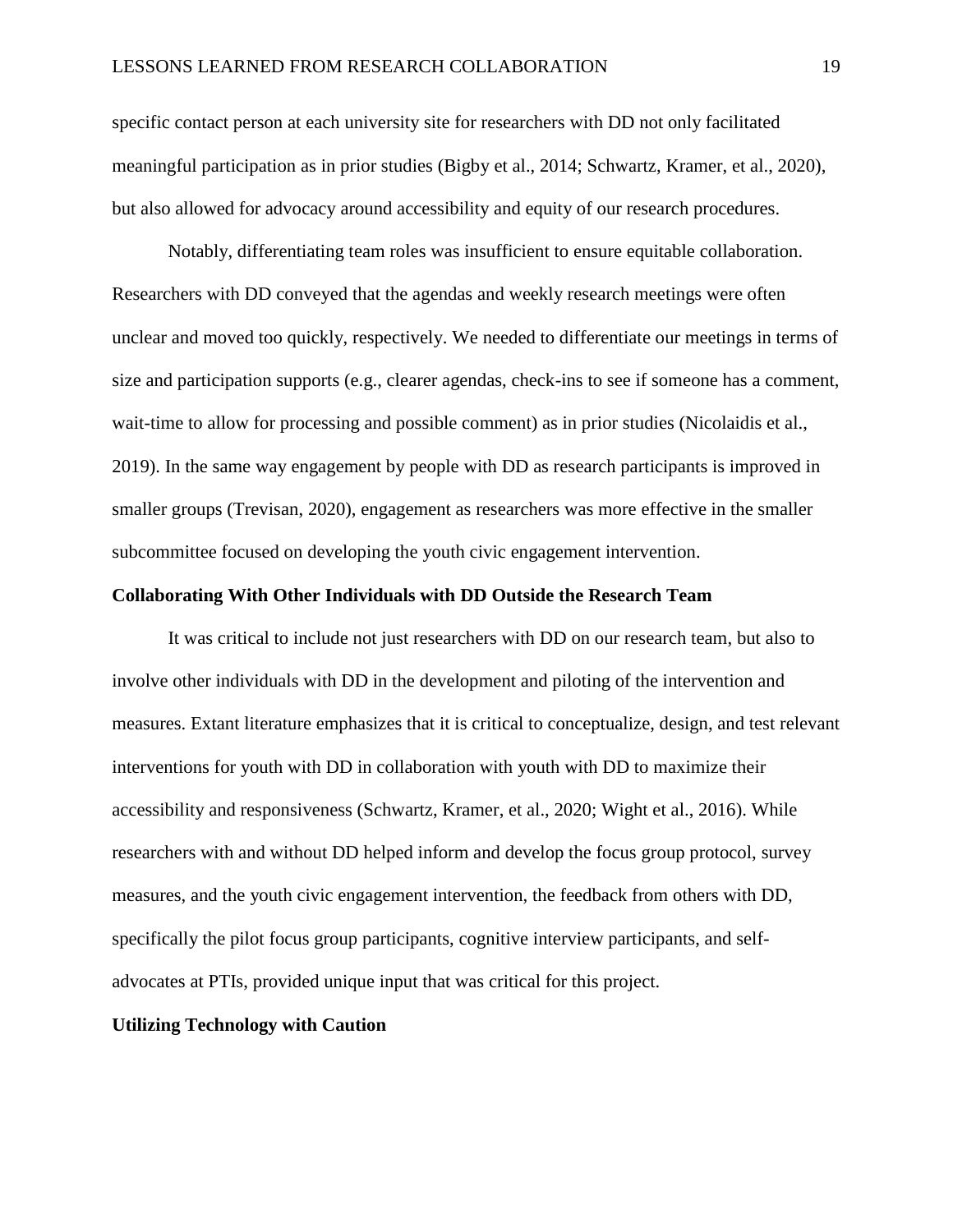Technology can be a double-edged sword, facilitating participation and increasing accessibility, while also creating unforeseen challenges to research collaboration. Our research team seemed to avoid obstacles due to our collective comfort with familiar technology such as email and Zoom. Quite differently than our successful use of Zoom, the use of the Box folder resulted in unexpected challenges during the beginning of the project due to the volume of material, lack of clear organization, and time to learn how to navigate it. When using technology, it is important not to assume all researchers are familiar with the program, to choose technology researchers with DD have experience with, and to allow time for researchers with DD to gain comfort and skill with the program or technology (Miller & van Heumen, 2021).

#### **Conclusion**

The description of the lessons learned on our journey as a research team can offer insight for future research collaborations involving researchers with and without DD. Because it can be easy, especially for faculty researchers without DD, to fall into their own work habits that may not be accessible to researchers with DD (e.g., using jargon), purposeful and proactive collaboration should be at the forefront of planning and implementing all research activities. Establishing specific roles, clarity about research tasks, and figuring out the most accessible ways to ensure open and regular communication among the research team were critical for research collaboration. We also recommend ensuring opportunities for researchers with DD to advocate for themselves, provide feedback on all aspects of the project, and suggest accommodations or improvements. In our study, having a contact person facilitated such advocacy and feedback. Finally, the research team must be willing to be flexible, listen to researchers with DD, and make those changes.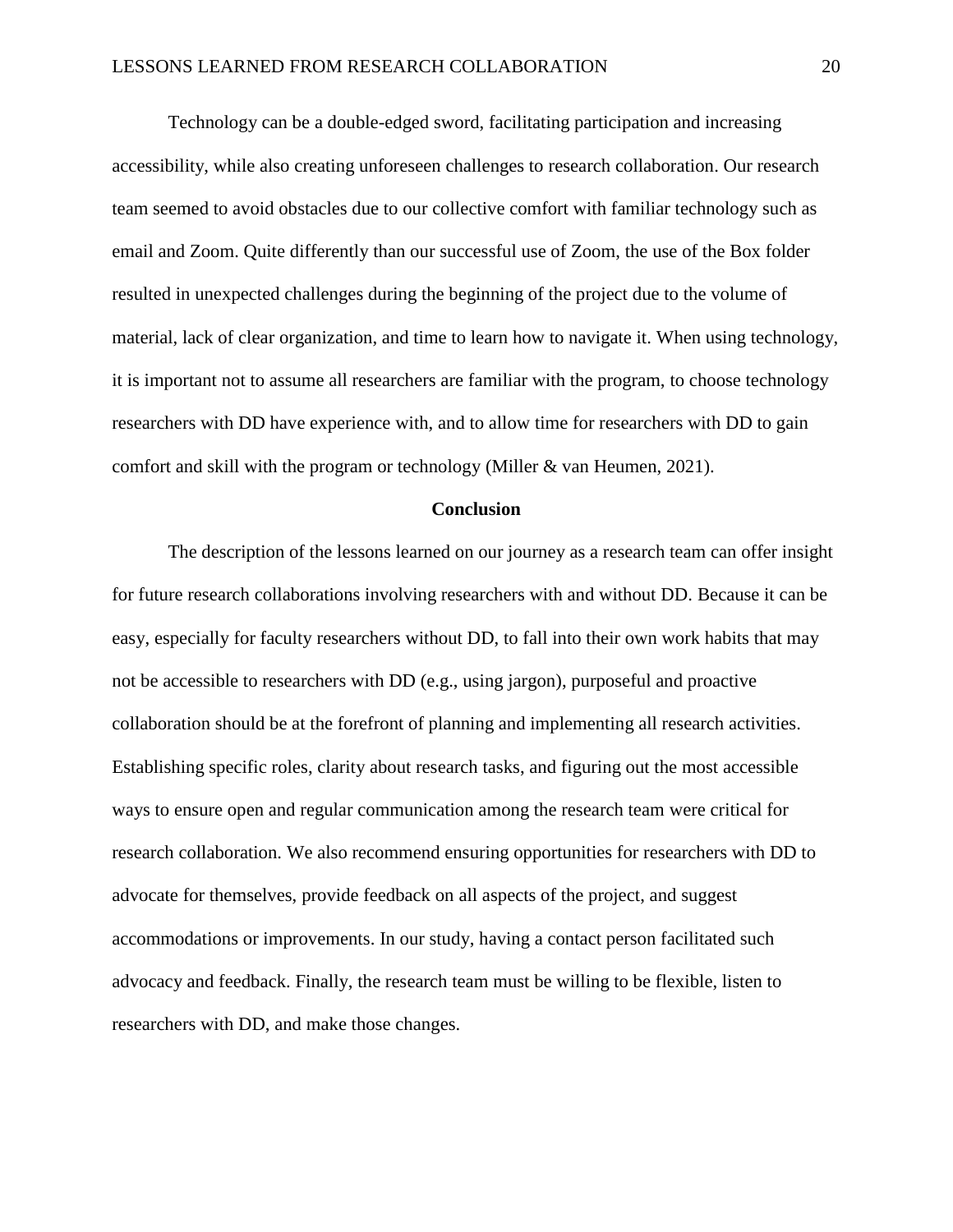#### **References**

- Ahlers, K. P., Ayers, K. B., Iadarola, S., Hughes, Rosemary B., Lee, Hyon Soo, and Williamson, H. J. (2021). Adapting participatory action research to include individuals with intellectual and developmental disabilities during the COVID-19 global pandemic, *Developmental Disabilities Network Journal, 1*(2).<https://doi.org/10.26077/ec55-409c>
- Anand, P., & Ben-Shalom, Y. (2018). Pathways taken by new Social Security Disability Insurance and Supplemental Security Income awardees. *Journal of Disability Policy Studies, 29*(3), 153-165. https://doi.org/10.1177/1044207318779987
- Bigby, C., Frawley, P., & Ramcharan, P. (2014). Conceptualizing inclusive research with people with intellectual disability. *Journal of Applied Research in Intellectual Disabilities, 27*(1), 3–12.<https://doi.org/10.1111/jar.12083>
- Burke, M. M., Goldman, S. E., Hart, M. S., & Hodapp, R. M. (2016). Evaluating the efficacy of a special education advocacy training program: evaluating the efficacy of advocacy training. *Journal of Policy and Practice in Intellectual Disabilities*, 13(4), 269–276. https://doi.org/10.1111/jppi.12183
- Clark, L., Pett, M. A., Cardell, E. M., Guo, J. W., & Johnson, E. (2017). Developing a healthrelated quality-of-life measure for people with intellectual disability. *Intellectual and Developmental Disabilities*, *55*(3), 140-153.<https://doi.org/10.1352/1934-9556-55.3.140>
- Hughes, R. B., Robinson-Whelen, S., Goe, R., Schwartz, M., Cesal, L., Garner, K. B., Arnold, K., Hunt, T., & McDonald, K. E. (2020). "I really want people to use our work to be safe"…Using participatory research to develop a safety intervention for adults with intellectual disability. *Journal of Intellectual Disabilities*, *24*(3), 309–325. <https://doi.org/10.1177/1744629518793466>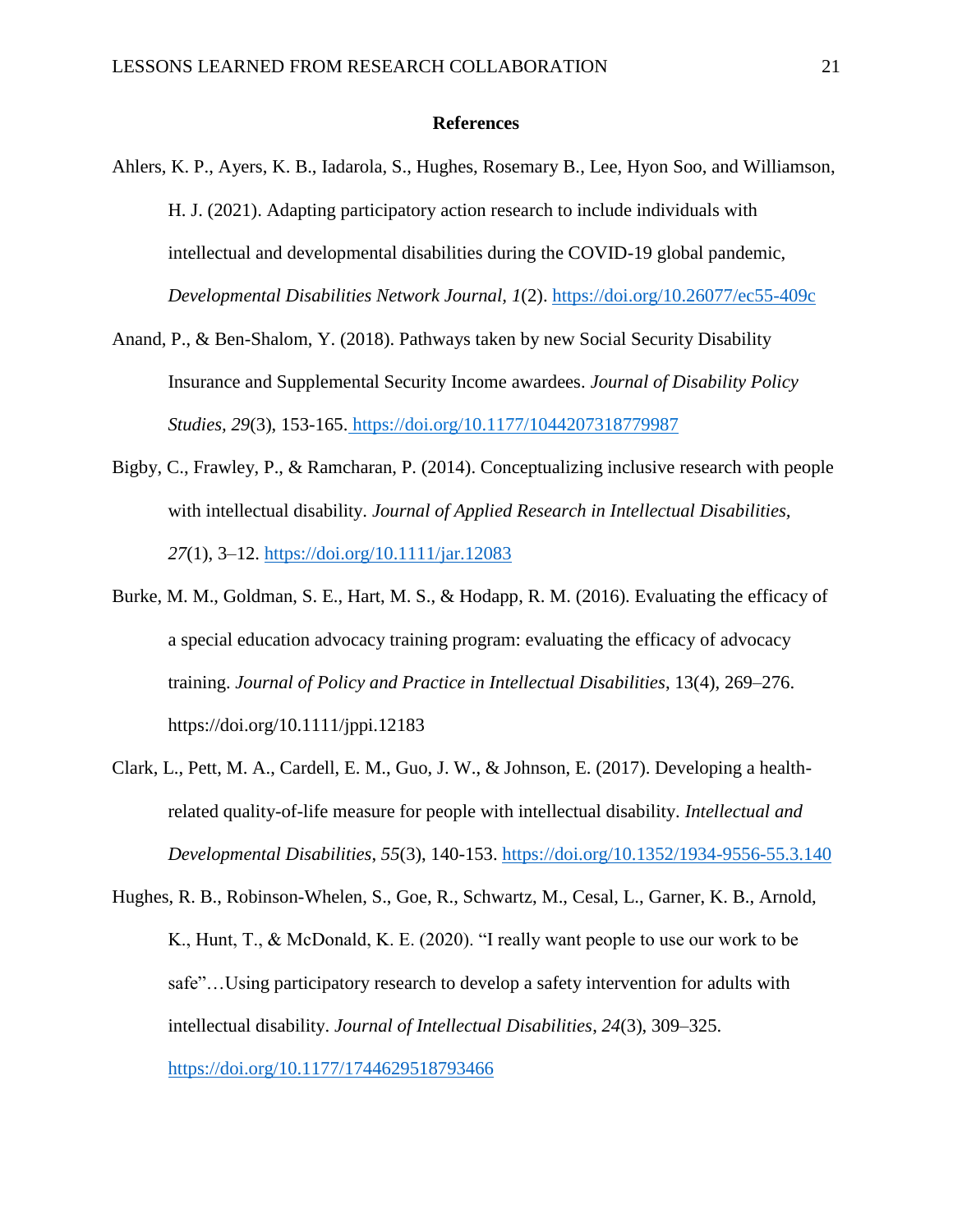Hwang, I. T., Hallock, T. M., Schwartz, A. E., Roth, S., Pfeiffer, B., & Kramer, J. M. (2021). How people with intellectual and developmental disabilities on collaborative research teams use technology: a rapid scoping review. *Journal of Applied Research in Intellectual Disabilities*.<https://doi.org/10.1111/jar.12931>

Kidney, C., & McDonald, K. (2014). A toolkit for accessible and respectful engagement in research. *Disability & Society*, *29*(7), 1013-1030.

<https://doi.org/10.1080/09687599.2014.902357>

- Kramer, J., Barth, Y., Curtis, K., Livingston, K., O'Neil, M., Smith, Z., Vallier, S., Wolfe, A. (2013). Involving youth with disabilities in the development and evaluation of a new advocacy training: Project TEAM. *Disability & Rehabilitation* 35(7), 614-622. <https://doi.org/10.3109/09638288.2012.705218>
- Kramer, J. M., Roemer, K., Liljenquist, K., Shin, J., & Hart, S. (2014). Formative evaluation of Project TEAM (Teens Making Environment and Activity Modifications). *Intellectual and Developmental Disabilities*, *52*(4), 258–72. <https://doi.org/10.1352/1934-9556-52.4.258>
- Livermore, G., Bardos, M., & Katz, K. (2017, January 01). *PERSPECTIVES: Supplemental Security Income and Social Security Disability Insurance Beneficiaries with Intellectual Disability*. Social Security Administration. Retrieved from https://www.ssa.gov/policy/docs/ssb/v77n1/v77n1p17.html
- Lopez, M. H., Levin, P., Kirby, E. H., Kiesa, A., & Marcelo, K. B. (2006). The 2006 civic and political health of the nation survey. College Park, MD: CIRCLE
- McDonald, K. E., & Raymaker, D. M. (2013). Paradigm shifts in disability and health: toward more ethical public health research. *American Journal of Public Health*, *103*(12), 2165– 73.<https://doi.org/10.2105/AJPH.2013.301286>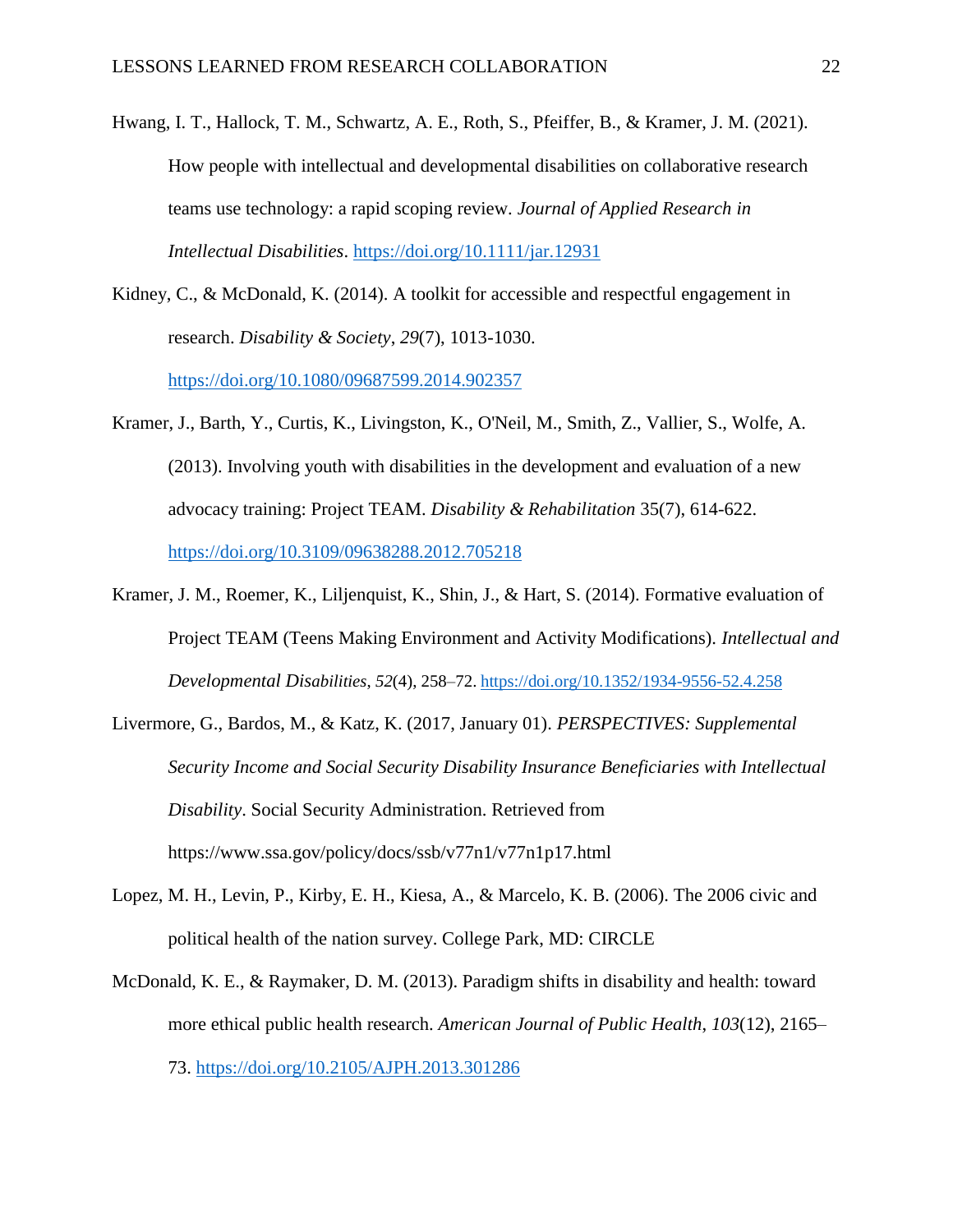- McDonald, K. E., & Stack, E. (2016). You say you want a revolution: An empirical study of community-based participatory research with people with developmental disabilities. *Disability and Health Journal, 9*(2), 201–207.<https://doi.org/10.1016/j.dhjo.2015.12.006>
- Miller, S. M., & van Heumen, L. (2021). Inclusive online research with people labeled with intellectual and developmental disabilities during the COVID-19 pandemic: Technological adaptations. *Journal of Enabling Technologies*, *15*(2), 122–135.
- Morgan, M. F., Moni, K. B., & Cuskelly, M. (2015). The development of research skills in young adults with intellectual disability in participatory research. *International Journal of Disability*, *Development and Education, 62*(4), 438–457.

<https://doi.org/10.1080/1034912X.2015.1028905>

- National Institute of Child Health and Human Development. (n.d.). *About intellectual and developmental disabilities*. U.S. Department of Health and Human Services. Retrieved January 13, 2022, from https://www.nichd.nih.gov/health/topics/idds/conditioninfo#f2
- Nind, M. (2017). The practical wisdom of inclusive research. *Qualitative Research*, *17*(3), 278–288.<https://doi.org/10.1177/1468794117708123>
- Nicolaidis, C., Raymaker, D., Kapp, S. K., Baggs, A., Ashkenazy, E., McDonald, K., Weiner, M., Maslak, J., Hunter, M., & Joyce, A. (2019). The AASPIRE practice-based guidelines for the inclusion of autistic adults in research as co-researchers and study participants. *Autism, 23*(8), 2007–2019.<https://doi.org/10.1177/1362361319830523>
- Nicolaidis, C., Raymaker, D., Katz, M., Oschwald, M., Goe, R., Leotti, S., ... & Powers, L. E. (2015). Community-based participatory research to adapt health measures for use by people with developmental disabilities. *Progress in Community Health Partnerships: Research, Education, and Action*, *9*(2), 157-170. doi:10.1353/cpr.2015.0037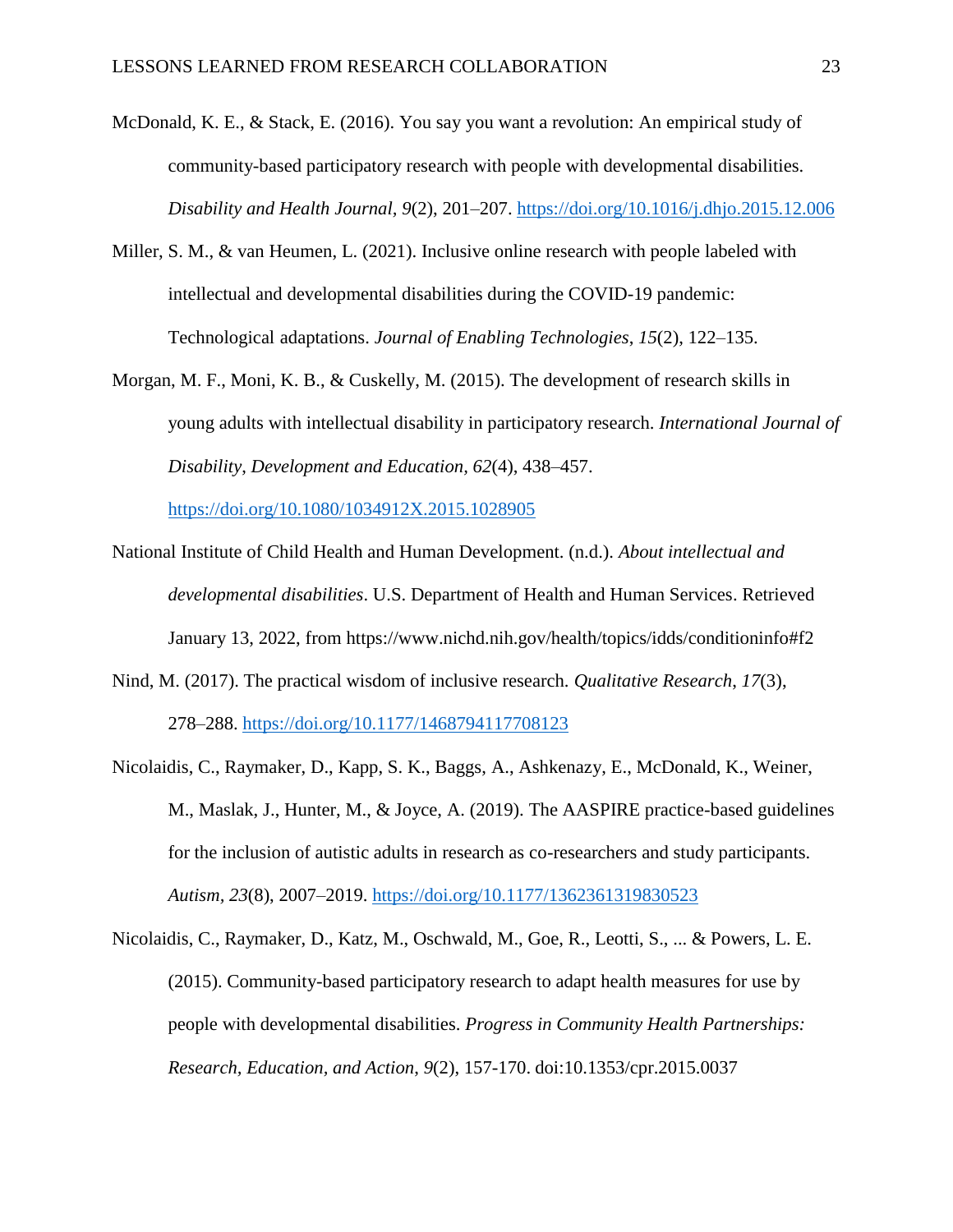- Nicolaidis, C., Raymaker, D. M., McDonald, K. E., Lund, E. M., Leotti, S., Kapp, S. K., ... & Hunter, M. (2020). Creating accessible survey instruments for use with autistic adults and people with intellectual disability: Lessons learned and recommendations. *Autism in Adulthood, 2*(1), 61-76. <https://doi.org/10.1089/aut.2019.0074>
- Nicolaidis, C., Schnider, G., Lee, J., Raymaker, D. M., Kapp, S. K., Croen, L. A., Urbanowicz, A., & Maslak, J. (2021). Development and psychometric testing of the AASPIRE Adult Autism Healthcare Provider Self-Efficacy Scale. *Autism*, *25*(3), 767–773. <https://doi.org/10.1177/1362361320949734>
- Oschwald, M., Leotti, S., Raymaker, D., Katz, M., Goe, R., Harviston, M., ... & Robinson-Whelen, S. (2014). Development of an audio-computer assisted self-interview to investigate violence and health in the lives of adults with developmental disabilities. *Disability and Health Journal*, 7(3), 292-301. https://doi.org/10.1016/j.dhjo.2014.01.002
- Platt, L., Powers, L., Leotti, S., Hughes, R. B., Robinson-Whelen, S., Osburn, S., Ashkenazy, E., Beers, L., Lund, E. M., Nicolaidis, C.,& The Partnering With People With Disabilities to Address Violence Consortium (2017). The role of gender in violence experienced by adults with developmental disabilities. *Journal of Interpersonal Violence, 32*(1), 101– 129.<https://doi.org/10.1177/0886260515585534>
- Powers, L. E., Turner, A., Westwood, D., Matuszewski, J., Wilson, R., & Phillips, A. (2001). TAKE CHARGE for the future: A controlled field-test of a model to promote student involvement in transition planning*. Career Development for Exceptional Individuals*,24, 89-104
- Rix, J., Carrizosa, H. G., Seale, J., Sheehy, K., & Hayhoe, S. (2020). The while of participation: A systematic review of participatory research involving people with sensory impairments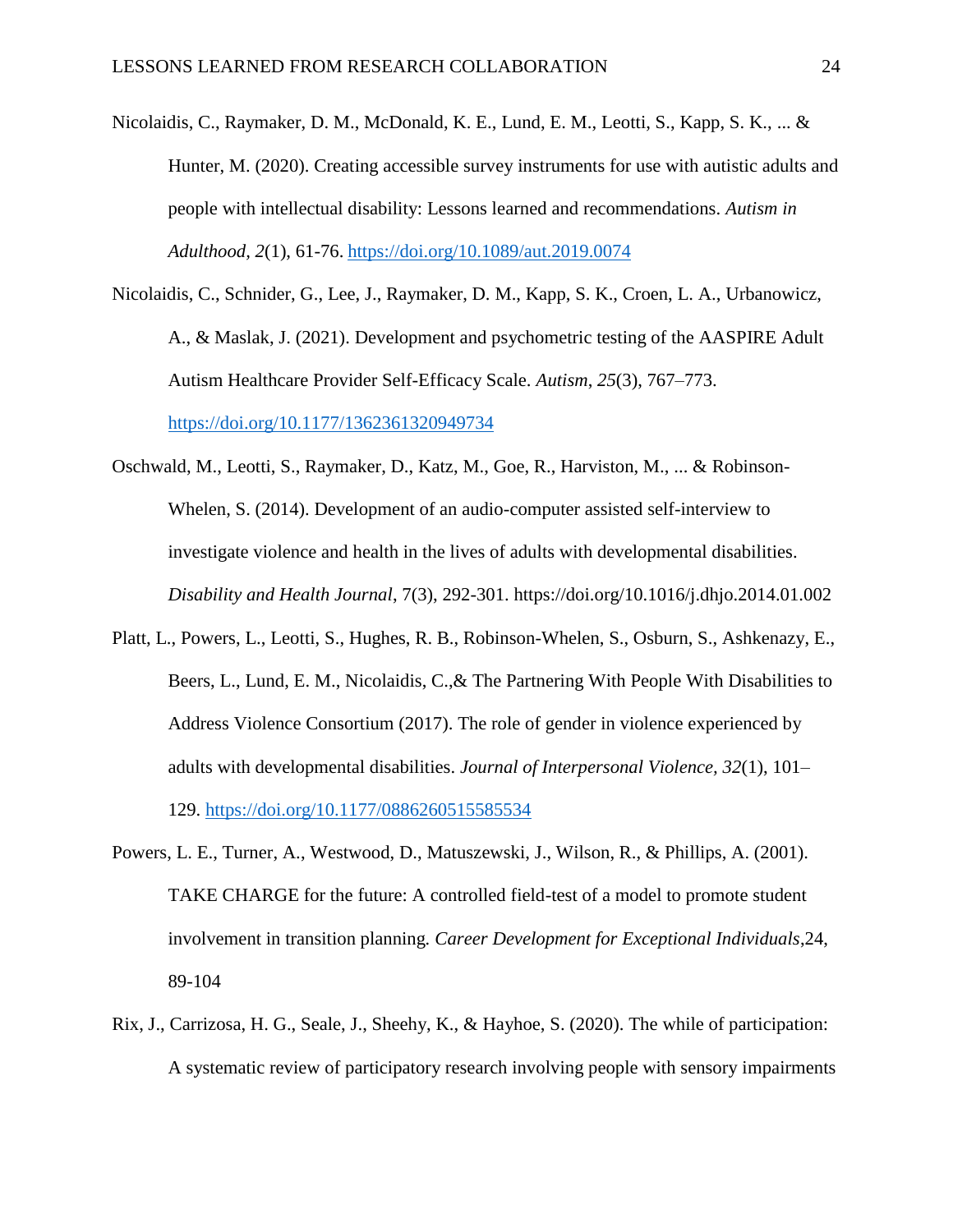and/or intellectual impairments. *Disability & Society, 35*(7), 1031-1057. <https://doi.org/10.1080/09687599.2019.1669431>

- Ryan, K., Gannon-Slater, N., & Culbertson, M. J. (2012). Improving survey methods with cognitive interviews in small- and medium-scale evaluations. *American Journal of Evaluation*, 33(3), 414–430. <https://doi.org/10.1177/1098214012441499>
- Schwartz, A. E., & Durkin, B. (2020). "Team is everything": Reflections on trust, logistics and methodological choices in collaborative interviewing. *British Journal of Learning Disabilities*, *48*(2), 115–123.<https://doi.org/10.1111/bld.12305>
- Schwartz, A. E., Kramer, J. M., Cohn, E. S., & McDonald, K. E. (2020). "That felt like real engagement": Fostering and maintaining inclusive research collaborations with individuals with intellectual disability. Qualitative Health Research, 30(2), 236–249. https://doi.org/10.1177/1049732319869620
- Schwartz, A. E., Young Adult Mental Health/Peer Mentoring Research Team, Kramer, J. M., Rogers, E. S., McDonald, K. E., & Cohn, E. S. (2020). Stakeholder-driven approach to developing a peer-mentoring intervention for young adults with intellectual/developmental disabilities and co-occurring mental health conditions. *Journal of Applied Research in Intellectual Disabilities, 33*(5), 992–1004. <https://doi.org/10.1111/jar.12721>
- St. John, B., Mihaila, I., Dorrance, K., DaWalt, L.S., & Ausderau, K. K. (2018). Reflections from co-researchers with intellectual disability: Benefits to inclusion in a research study team. *Intellectual and Developmental Disabilities, 56*(4), 251–62. <https://doi.org/10.1352/1934-9556-56.5.251>